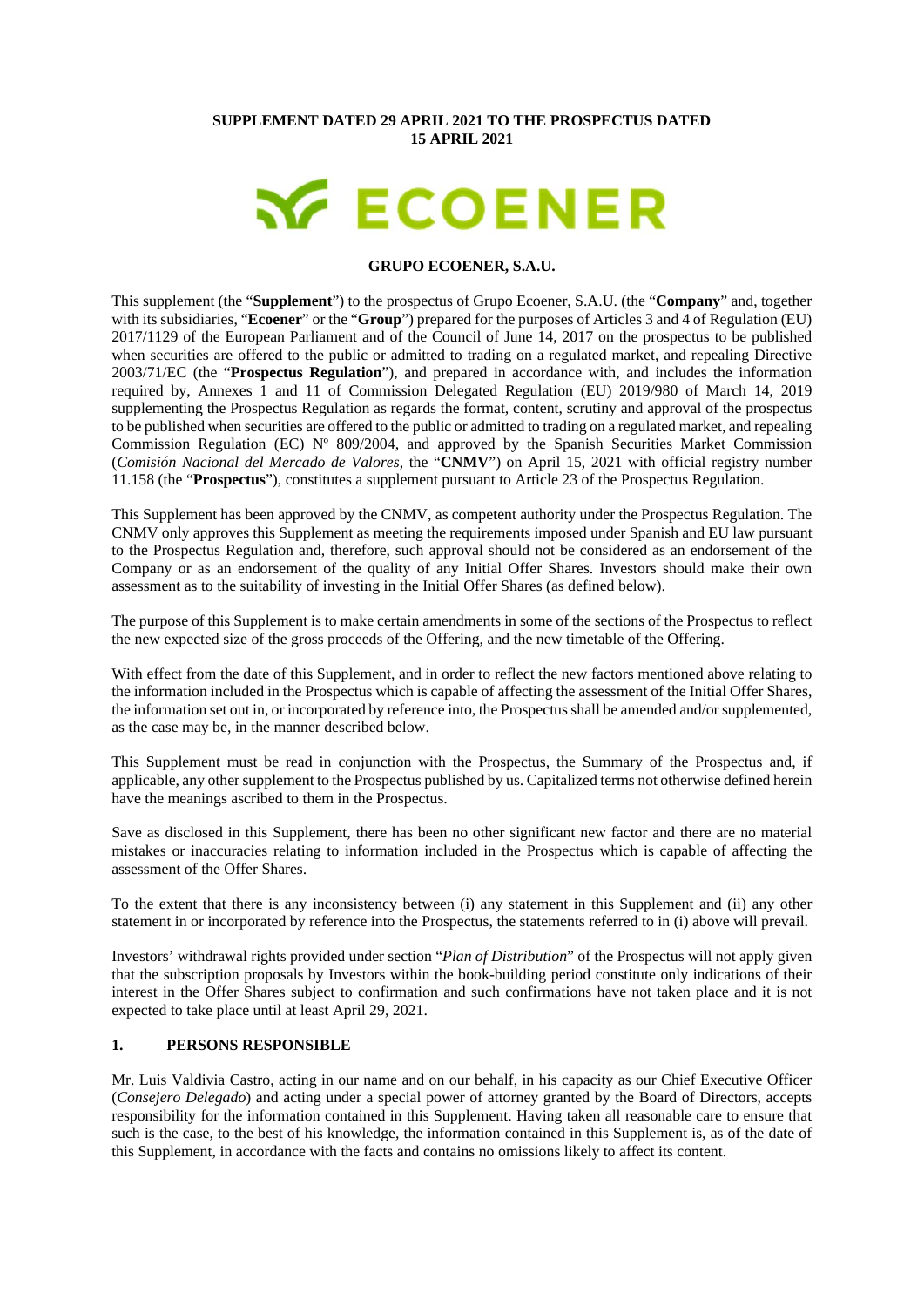## **2. AMENDMENTS TO THE PROSPECTUS AND SUMMARY OF THE PROSPECTUS**

Below is an update on certain material information included in the Prospectus and the Summary of the Prospectus in relation to the decision by the Company and the Managers to:

- a) amend the size of the Offering, where the Company will be now offering between 13,793,103 and 16,949,152 of its ordinary shares, being such number as it is required, at the Offering Price, to provide the Company with gross proceeds of  $\bigoplus$  00 million, and up to 1,694,915 ordinary shares representing up to 10% of the initial offer shares, solely to cover over-allotments of Shares in the Offering, if any, and short positions resulting from stabilization transactions, if any (the "**New Size**" of the Offering);
- b) amend the expected timetable of principal events of the Offering following the approval of the Prospectus by the CNMV on April 15, 2021 (the "**New Timetable**");
- c) amend the Use of Proceeds section to describe the New Size;
- d) include a reference to the commitment of the Pre-Offering Sole Shareholder to subscribe for Offer Shares in the Offering;
- e) amend disclosure resulting from the New Size, including, in relation to the Offering Statistics, Dilution, free float, and as otherwise set forth herein; and
- f) make other minor amendments.

Therefore, pursuant to this Supplement all direct or indirect references in the Prospectus to the: (i) Initial Offer Shares and the Over-allotment Shares are hereby updated and amended to reflect the New Size; (ii) estimated amount of Net Proceeds of the Offering are hereby updated and amended to reflect the estimated gross proceeds, considering the New Size, less the estimated costs, fees and expenses of the Offering as amended by this Supplement; (iii) dilution of the Company's principal shareholders after the Offering as a result of the New Size; and (iv) principal events of the Offering following the approval of the Prospectus by the CNMV are hereby updated and amended to reflect the dates of the New Timetable as set forth in the expected timetable of principal events of the Offering that is included in section 2.3 of this Supplement.

All the changes in this Supplement are also applicable, *mutatis mutandis*, to the Spanish translation of the Summary of the Prospectus.

In particular, and without limiting the generality of the foregoing, the Summary, the cover page and the following sections of the Prospectus, that include the principal sections that specifically describe and detail these adjustments are hereby amended as indicated below:

## **2.1 Cover page**

#### *i. Cover page*

The cover page of the Prospectus is hereby amended to reflect the New Size.

The following language replaces in its entirety the sentences below the letterhead and the subsequent two paragraphs of the cover page of the Prospectus and shall be deemed to be contained in and to form part of the Prospectus:

#### **Between 13,793,103 and 16,949,152 ordinary shares of GRUPO ECOENER, S.A.U.**  *(incorporated and registered in Spain as a public limited company (sociedad anónima))*  **at an Offering Price of between €5.90 and €7.25 per share**

This is the initial offering (the "**Offering**") of new ordinary shares with a par value of  $\Theta$ .32 each in the share capital of the Company, a *sociedad anónima* incorporated under the laws of the Kingdom of Spain, made by the Company to qualified investors inside and outside of Spain.

The Company is offering between 13,793,103 and 16,949,152 of its ordinary shares, representing between 25.6% and 29.8% of its share capital following the Offering, being such number of shares as it is required, at the Offering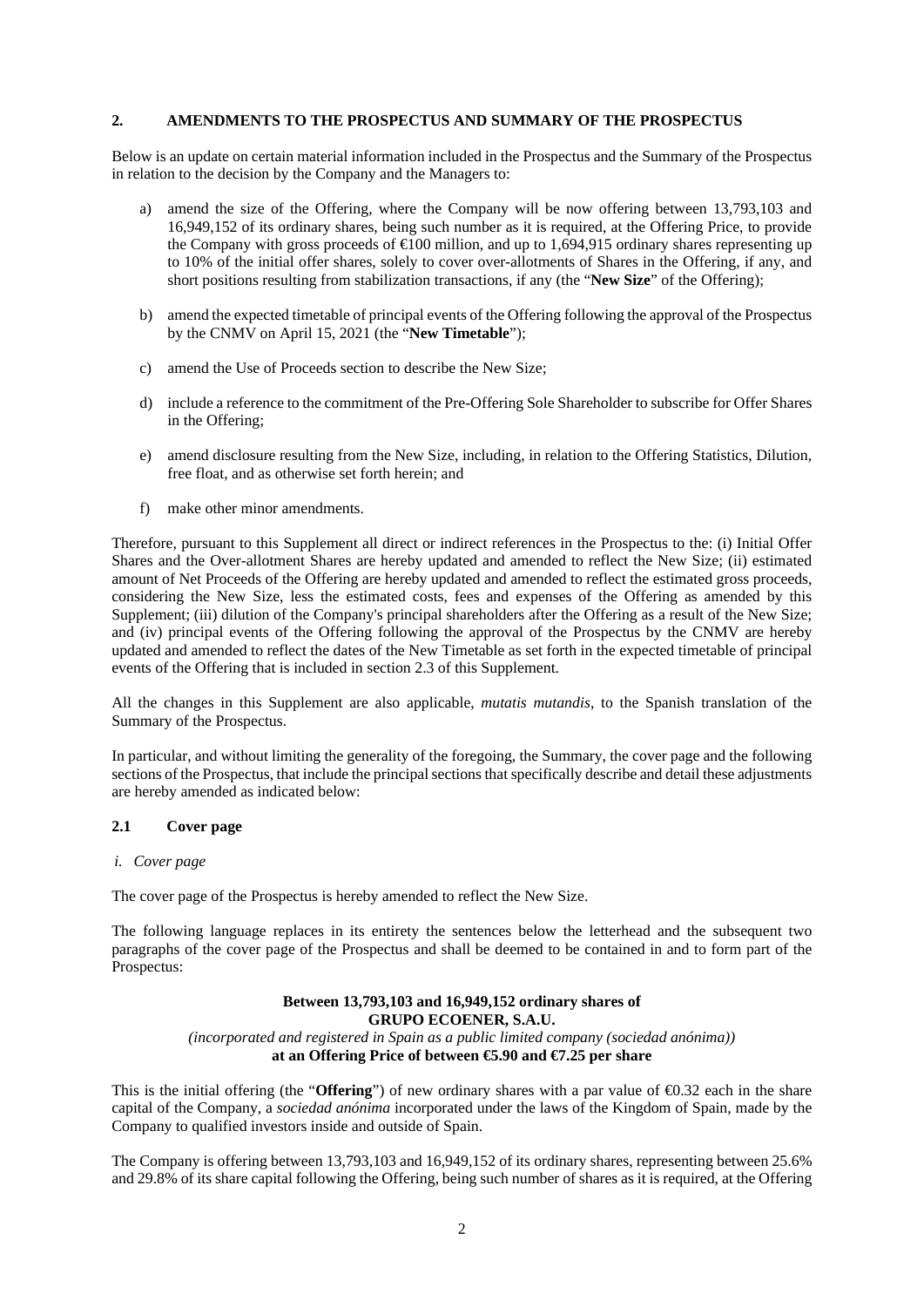Price, to provide the Company with gross proceeds of €100 million (the "**Initial Offer Shares**"). In addition, the Company will grant an option to the Underwriters, exercisable by the Stabilizing Manager (as defined in "*Plan of Distribution—Stabilization*") (the "**Over-allotment Option**") no later than 30 calendar days after the date on which the ordinary shares of the Company (the "**Shares**") commence trading on the Spanish Stock Exchanges, to subscribe a number of additional Shares (the "**Over-allotment Shares**" and, together with the Initial Offer Shares, the "**Offer Shares**") at the Offering Price representing up to 10% of the Initial Offer Shares, solely to cover overallotments of Shares in the Offering, if any, and short positions resulting from stabilization transactions, if any.

#### *ii. Cover page*

The cover page of the Prospectus is hereby amended to reflect the new assignment of roles amongst the Underwriters.

The following language replaces in its entirety the last part of the cover page, which includes the roles of each of the Underwriters, and shall be deemed to be contained in and to form part of the Prospectus:

*Senior Global Coordinator and Joint Bookrunner* 

## **SOCIÉTÉ GÉNÉRALE**

*Global Coordinator and Joint Bookrunner* 

#### **CAIXABANK**

*Joint Bookrunners* 

**BANCO SABADELL HSBC** 

#### **CRÉDIT AGRICOLE CORPORATE AND INVESTMENT BANK**

*Lead Manager* 

# **BANCO COOPERATIVO ESPAÑOL, S.A.**

#### **2.2 Risk factors**

*(i) Our total installed capacity amounts to 141 MW for our assets In Operation (of which, 116 MW are attributable to our equity interest in such projects) and 142 MW attributable to us for our assets Under Construction. Our Pipeline projects include projects in different stage of development, "Early Stage", "Advanced Development" and "Backlog", for a total targeted installed capacity of 1,527 MW. From the total targeted installed capacity of our Pipeline, 1,179 MW accounts for our Early Stage projects which are the projects in its initial stage of development and, thus, with lower probability of successful completion. In this context, we may not be able to successfully accomplish our Early Stage and Advanced Development projects and complete the development of our Pipeline, which is subject to unexpected adjustments and cancellations and is therefore not an accurate indicator of our future revenue or earnings. Constraints in the availability of the electricity grid, including our inability to obtain access to transmission/distribution lines or control of suitable sites in a timely and cost-efficient manner could adversely affect our business, growth strategy, results of operations, financial condition and prospects* 

Under the risk factor mentioned in the heading above, which is included in section "*Risk Factors*" of the Prospectus, the sixth paragraph is amended to reflect the New Size of the Offering, and therefore the following language replaces in its entirety the sixth paragraph of this risk factor and shall be deemed to be contained in and to form part of the Prospectus:

For the financing of our investments we will rely on (i) the net Offering Proceeds of  $\Theta$ 2.1 million (amount without considering the potential exercise of the Over-allotment Option); and (ii) on (a) the proceeds generated from our assets In Operation; and (b) other sources such as subsidies in the Canary Islands from European funds.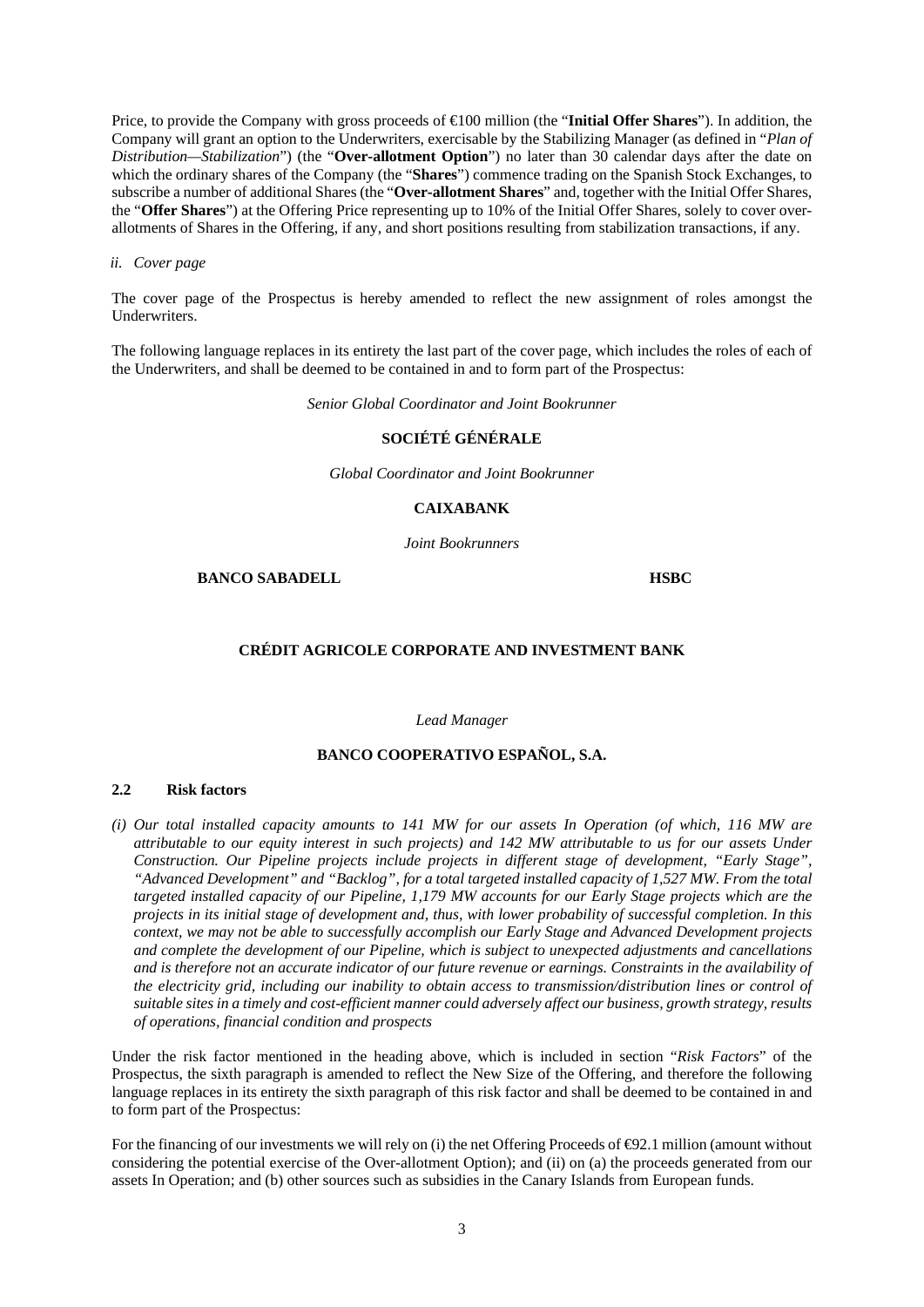*(ii) Following the Offering, our majority shareholder will continue to be able to exercise significant influence over us, our management and our operations, and its interests may not be aligned with the interests of our other shareholders* 

Under the risk factor mentioned in the heading above, which is included in section "*Risk Factors*" of the Prospectus, the first paragraph is amended to reflect the New Size of the Offering and the impact it has in the dilution of the Pre-Offering Sole Shareholder, and therefore the following language replaces in its entirety the first paragraph of this risk factor and shall be deemed to be contained in and to form part of the Prospectus:

Once the Offering is completed, Mr. Luis Valdivia, as the sole shareholder of Ecoener, S.L.U., the sole shareholder of the Company (the "**Pre-Offering Sole Shareholder**"), and assuming its commitment to subscribe for €2,500 thousand in Offer Shares at the Offering Price, will directly or indirectly hold up to, in the less dilutive scenario for the Pre-Offering Sole Shareholder, approximately 70.98% of our issued share capital (assuming that the Initial Offer Shares are sold in full at the lower end price of the Offering Price Range and the Over-allotment Option is not exercised) or approximately 68.93% (assuming that the Initial Offer Shares are sold in full at the lower end price of the Offering Price Range and the Over-allotment Option is exercised in full) (the "**Majority Shareholder**"). As a result, our Majority Shareholder will continue to be in a position to effectively control, directly or indirectly, matters requiring shareholders' approval, including, among other significant corporate actions, the appointment and dismissal of the members of our Board of Directors, the payment of dividends, changes in our issued share capital, the adoption of amendments to our bylaws, the execution of mergers or other business combinations and the acquisition or disposal of substantial assets (see section "*Description, Evolution and Functioning of our Share Capital – Shareholders' Meetings and Voting Rights*"). Our Majority Shareholder will therefore have the ability to, among other things, strongly influence and modify, directly or indirectly, our legal and capital structure, our management, and our business and day-to-day operations. We cannot assure you that the interests of our Majority Shareholder will be aligned with the interests of purchasers of the Shares.

# **2.3 Expected timetable and Offering Statistics**

The section "*Expected Timetable and Offering Statistics*" of the Prospectus is hereby amended to reflect the New Size and the New Timetable of the Offering.

The tables contained in the subsections "*Expected Timetable of Principal Events*" and "*Offering Statistics*" contained in the section "*Expected Timetable and Offering Statistics*" of the Prospectus are hereby replaced in their entirety by the following tables that shall be deemed to be contained in and to form part of the Prospectus:

## **Expected Timetable of Principal Events**

We expect that the tentative calendar of the Offering would be as follows:

| Event                                                                                                                                                               | $\mathbf{Date}^{(1)}$ |
|---------------------------------------------------------------------------------------------------------------------------------------------------------------------|-----------------------|
| Approval and registration of this Prospectus with the CNMV                                                                                                          | April 15, 2021        |
| Commencement of the Book-building period in which proposals are made by Qualified<br><b>Investors</b>                                                               | April 15, 2021        |
| Finalization of the Book-building period                                                                                                                            | April 29, 2021        |
| Execution of the Underwriting Agreement                                                                                                                             | April 29, 2021        |
| Publication of an inside information notice (comunicación de información privilegiada) with<br>setting of the Offering Price and the number of Initial Offer Shares | April 29, 2021        |
| Selection of offers to subscribe Offer Shares                                                                                                                       | April 29, 2021        |
| Final allocation of the Offer Shares                                                                                                                                | April 29, 2021        |
|                                                                                                                                                                     | No later than 9:00 am |
| Prefunding of Initial Offer Shares by the Senior Global Coordinator and Joint Bookrunner                                                                            | (CET) on April 30,    |
|                                                                                                                                                                     | 2021                  |
| Granting of the public deed of share capital increase                                                                                                               | April 30, 2021        |
| Filing and registration of the public deed of share capital increase with the Commercial<br>Registry                                                                | April 30, 2021        |
| Expected Transaction Date of the Offering and publication of an "other relevant information"<br>notice" (comunicación de otra información relevante)                | April 30, 2021        |
| Expected Admission and commencement of Stabilization Period (on or about)                                                                                           | May 4, 2021           |
| Settlement Date (on or about)                                                                                                                                       | May 4, 2021           |
| End of Stabilization Period (no later than)                                                                                                                         | June 3, 2021          |
|                                                                                                                                                                     |                       |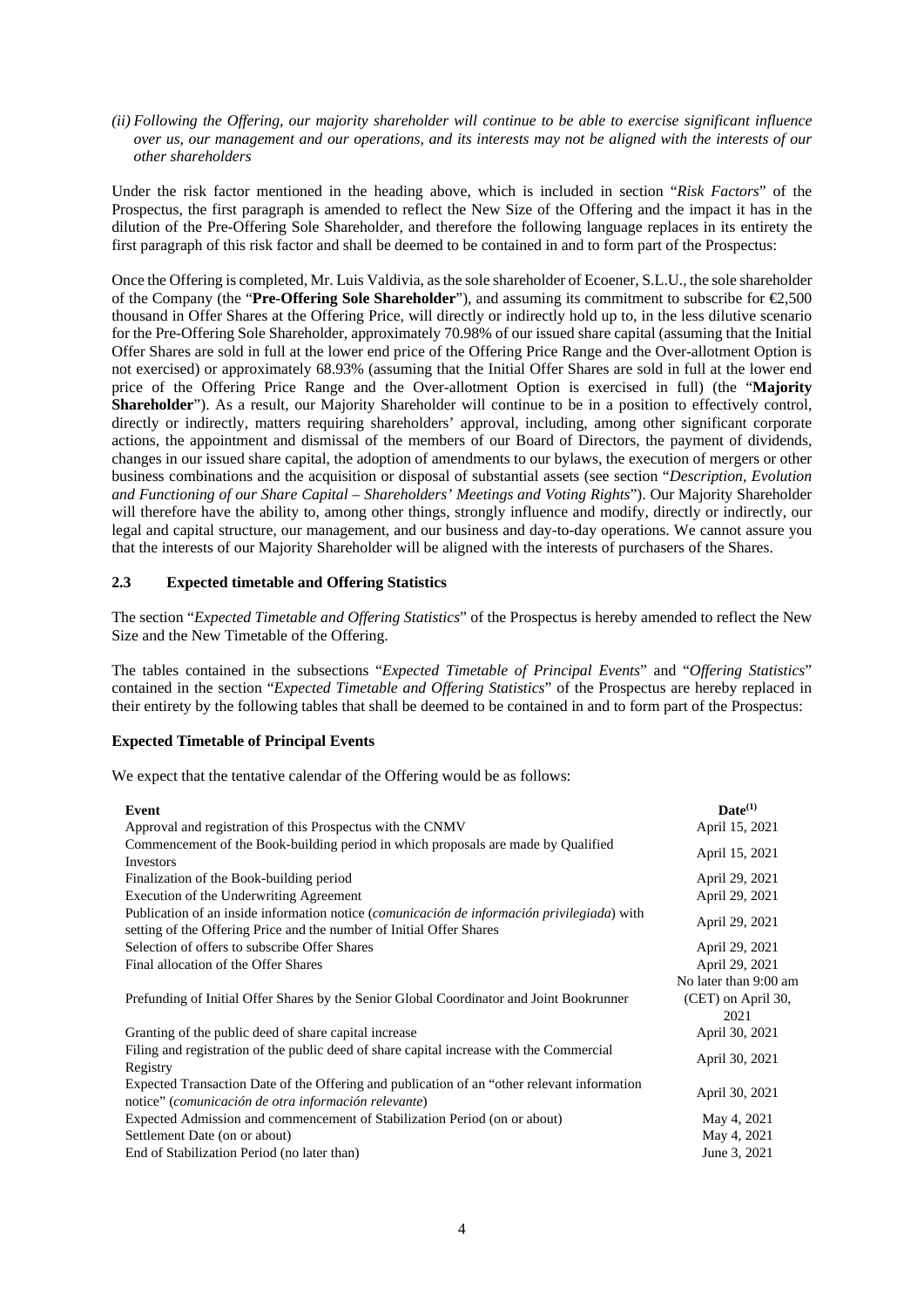(1) Each of the dates included in the above tentative calendar is subject to change without prior notice. Any change, including in particular any lengthening or shortening of the tentative calendar, will be made public by publishing the corresponding other relevant information notice (*comunicación de otra información relevante*) with the CNMV.

#### **Offering Statistics**

The table below includes the Offering statistics assuming the sale of all the Offer Shares in the Offering.

|                                                                                             | <b>The Company</b>          |
|---------------------------------------------------------------------------------------------|-----------------------------|
|                                                                                             | Non-binding range of        |
|                                                                                             | between $\epsilon$ 5.90 and |
|                                                                                             | $\epsilon$ .25 per share    |
|                                                                                             | Between 13,793,103          |
|                                                                                             | and 16,949,152              |
|                                                                                             | Up to 1,694,915             |
|                                                                                             | c. $\bigoplus$ 00 million   |
|                                                                                             | c. $\infty$ million         |
| Estimated total fees and expenses of the Offering (Over-allotment Option exercised in full) | c. $\bigoplus$ 3 million    |
| Estimated total fees and expenses of the Offering (Over-allotment Option not exercised)     | c. $\bigcirc$ 9 million     |
|                                                                                             | c. $64.4$ million           |
| Estimated net proceeds receivable by us if the Over-allotment Option is exercised in full   | c. $\bigoplus$ 01.7 million |
| Estimated net proceeds receivable by us if the Over-allotment Option is not exercised       | c. $\bigoplus$ 2.1 million  |
|                                                                                             | Between $\epsilon$ 36 and   |
|                                                                                             | $\epsilon$ 390 million      |
|                                                                                             | $\epsilon$ 54 thousand      |
|                                                                                             | $\bigoplus$ thousand        |
|                                                                                             | $\epsilon$ 24 thousand      |

(1) The number of Initial Offer Shares will be the number required in order to raise gross proceeds of approximately  $\triangleq 00$  million in the Offering at the Offering Price. The share capital increase resolution contemplates the possibility of incomplete subscription, in which case the number of Initial Offer Shares could be lower.

- (2) Refers to the Over-allotment Shares under the Over-allotment Option assuming the Over-allotment Option is exercised in full (10% of the Initial Offer Shares, which would represent approximately €10 million). The number of Over-allotment Shares would be up to 1,694,915 Over-allotment Shares if the Offering Price is the lower end of the Offering Price Range or up to 1,379,310 Over-allotment Shares if the Offering Price is the upper end of the Offering Price Range.
- (3) Assuming payment of the maximum amount of the discretionary commission of the Underwriters excluding VAT, and assuming full exercise of the Over-allotment Option.
- (4) Assuming the Offering Price is the lower end of the Offering Price Range or the upper end of the Offering Price Range, and no exercise of the Over-allotment Option.
- (5) Assuming the Over-allotment Option is exercised in full, therefore raising gross proceeds of approximately  $\triangleq$  10 million.

#### **2.4 Business**

Under subsection "*Pipeline*", in "*Business*" section, the sixth paragraph is amended to reflect the New Size of the Offering, and therefore the following language replaces in its entirety the sixth paragraph of the subsection "*Pipeline*" of the section "*Business*" and shall be deemed to be contained in and to form part of the Prospectus:

For the financing of our investments we will rely on (i) the net Offering Proceeds of  $\Theta$ 2.1 million (amount without considering the potential exercise of the Over-allotment Option); and (ii) on (a) the proceeds generated from our assets In Operation; and (b) other sources such as subsidies in the Canary Islands from European funds.

#### **2.5 Reasons for the Offering and Use of Proceeds**

The section "*Reasons for the Offering and Use of Proceeds*" of the Prospectus is hereby amended to reflect the New Size of the Offering.

The following language replaces in its entirety the subsection "*Use of proceeds*" of the section "*Reasons for the Offering and Use of Proceeds*" and shall be deemed to be contained in and to form part of the Prospectus:

#### **Use of Proceeds**

We plan to use the proceeds from the issue of Initial Offer Shares (with no exercise of the Over-allotment Option) in the following order (i) to pay the Offering expenses of approximately  $\epsilon$ 7.9 million, as detailed under section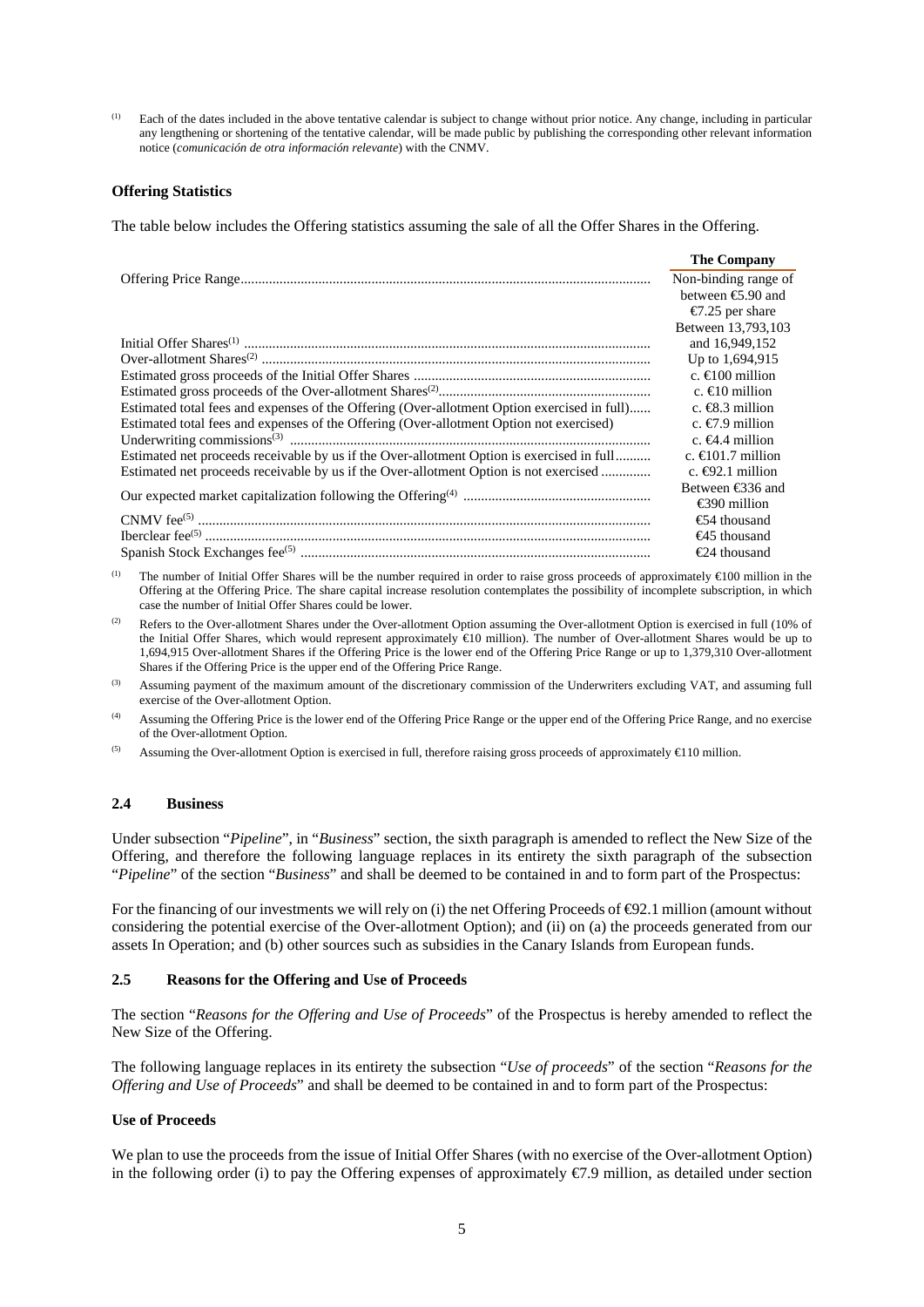"*Plan of Distribution—Offering Expenses*", and (ii) to fund investments for the development and construction of the projects identified within our Pipeline for approximately  $\Theta$ 2.1 million.

The following table illustrates the estimated sources and uses of the proceeds with respect to the Offering, assuming full subscription of the Over-allotment Shares. Actual amounts will vary from estimated amounts depending on several factors, including changes in our actual amount of expenses related to the Offering.

| <b>Sources</b>                                            | $\epsilon$ in millions | Uses                               | €in<br>millions |
|-----------------------------------------------------------|------------------------|------------------------------------|-----------------|
|                                                           | 100.0                  |                                    | 7.9             |
|                                                           |                        | Develop and construct our Pipeline | 92.1            |
| <b>Total</b>                                              | 100.0                  |                                    | 100.0           |
| (1)<br>Assuming no exercise of the Over-allotment Option. |                        |                                    |                 |

The proceeds of the Offering will not be used to repay our €130 million Green Project Bond issued on September 10, 2020 or any other financial indebtedness.

## **2.6 Capitalization and Indebtedness**

The section "*Capitalization and Indebtedness*" of the Prospectus is hereby amended to reflect the New Size of the Offering.

The following language replaces in its entirety the subsection "*Capitalization and Indebtedness*" of section "*Capitalization and Indebtedness*" and shall be deemed to be contained in and to form part of the Prospectus:

#### **Capitalization and Indebtedness**

The following tables sets forth our capitalization and indebtedness (i) as of December 31, 2020, on a historical consolidated basis derived from our 2020 Audited Consolidated Annual Accounts and (ii) as of February 28, 2021, on a historical consolidated basis and adjusted (a) after giving effect to the pre-Offering capital increase, the debt capitalization credit of the Pre-Offering Sole Shareholder and the new credit facilities, (b) after giving effect to the Offering assuming net proceeds of 92.1 million after the issuance of the Offer Shares not exercising the Overallotment Option, and (c) after giving effect to the Offering and the pre-offering transactions mentioned in (a) and (b) above. You should read the following table in conjunction with the sections entitled "*Reasons for the Offering and Use of Proceeds*", "*Selected Financial and Other Information*" and "*Operating and Financial Review*".

#### *Statement of capitalization*

|                                                                            | As of<br>December 31,<br>2020 | As of<br>February 28,<br>2021 | <b>Adjustments for</b><br>the pre-Offering<br>capital increase,<br>the debt<br>capitalization<br>credit of the Pre-<br><b>Offering Sole</b><br><b>Shareholder and</b><br>the new credit<br>facilities $(1)(2)(3)$<br>( <i>in thousands of euros</i> ) | <b>Adjustments for the</b><br>net proceeds of the<br><b>Offering of the Offer</b><br><b>Shares and not</b><br>exercising the Over-<br>allotment Option <sup>(4)</sup> | As<br>Adjusted,<br>after giving<br>effect to the<br>pre-offering<br>transactions<br>and to the<br><b>Offering</b> |
|----------------------------------------------------------------------------|-------------------------------|-------------------------------|-------------------------------------------------------------------------------------------------------------------------------------------------------------------------------------------------------------------------------------------------------|-----------------------------------------------------------------------------------------------------------------------------------------------------------------------|-------------------------------------------------------------------------------------------------------------------|
| <b>Short-term debts</b> (including current<br>portion of non-current debt) | 19,133                        | 13,943                        |                                                                                                                                                                                                                                                       |                                                                                                                                                                       | 13,943                                                                                                            |
|                                                                            |                               |                               |                                                                                                                                                                                                                                                       |                                                                                                                                                                       |                                                                                                                   |
|                                                                            | 9,543                         | 10,522                        |                                                                                                                                                                                                                                                       |                                                                                                                                                                       | 10,522                                                                                                            |
|                                                                            | 9,590                         | 3,421                         |                                                                                                                                                                                                                                                       |                                                                                                                                                                       | 3,421                                                                                                             |
| <b>Long-term debts</b> (excluding current<br>portion of non-current debt)  | 185,518                       | 193,051                       | (4, 845)                                                                                                                                                                                                                                              |                                                                                                                                                                       | 188,206                                                                                                           |
|                                                                            |                               |                               |                                                                                                                                                                                                                                                       |                                                                                                                                                                       |                                                                                                                   |
|                                                                            | 168,584                       | 173,971                       | 1,655                                                                                                                                                                                                                                                 |                                                                                                                                                                       | 175,626                                                                                                           |
|                                                                            | 16,934                        | 19,080                        | (6,500)                                                                                                                                                                                                                                               |                                                                                                                                                                       | 12,580                                                                                                            |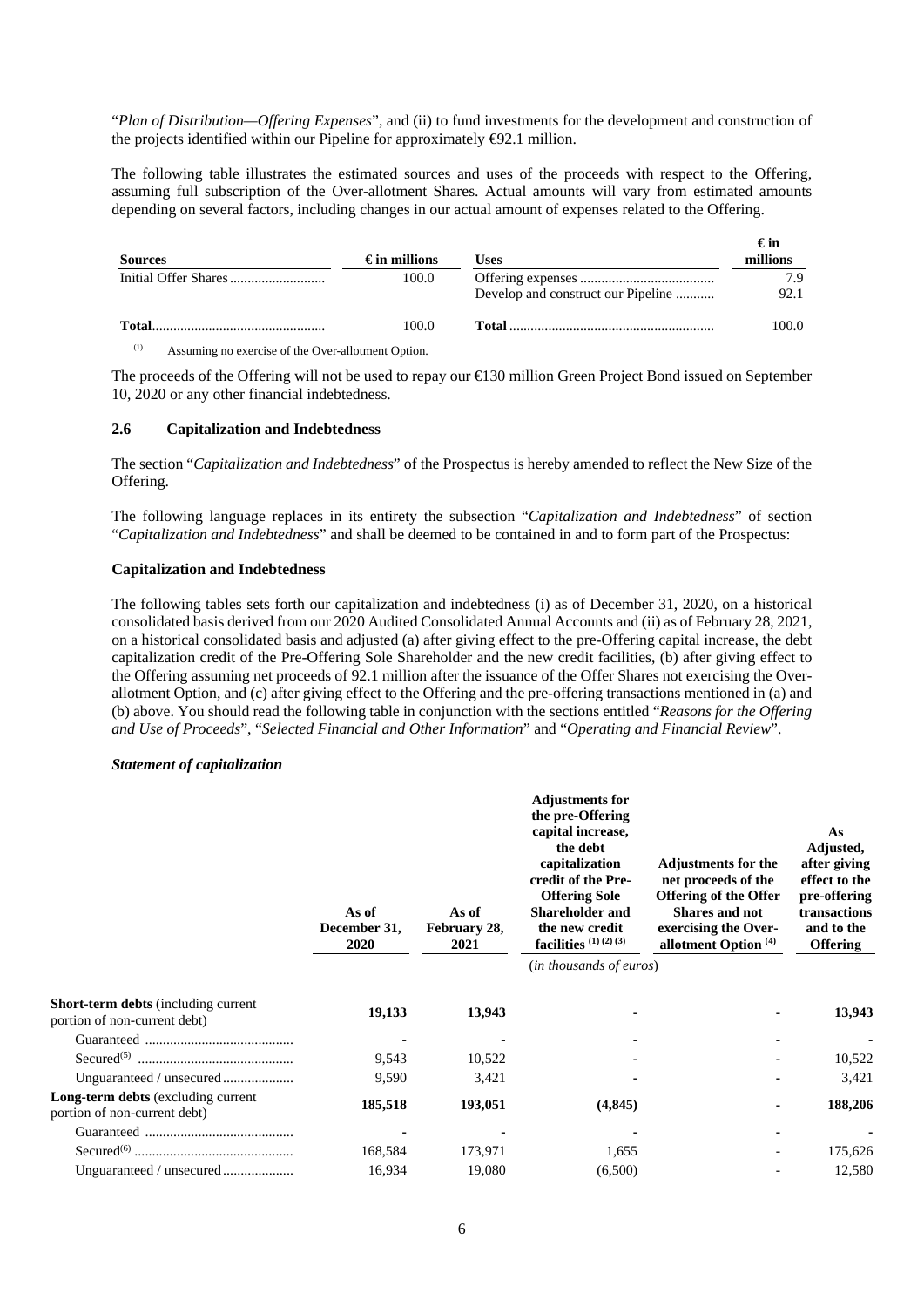| <b>Total shareholders equity</b>             | 8.159   | 12.282  | 6.500   | 92,100 | 110.882 |
|----------------------------------------------|---------|---------|---------|--------|---------|
|                                              | 560     | 560     | 12.240  | 5.424  | 18.224  |
|                                              |         |         |         |        |         |
| Other reserves <sup><math>(7)</math></sup> . | 7.599   | 11.722  | (5,740) | 86,676 | 92.658  |
| <b>Total</b>                                 | 212.810 | 219,276 | 1.655   | 92.100 | 313.031 |

(1) The pre-Offering share capital was increased through the issuance of 122,400 new shares with a nominal value of 100€ each, amounting to €12,240 thousand. The pre-Offering capital increase against the Company available reserves of €12,240 thousand was agreed by our Pre-Offering Sole Shareholder exercising the powers and rights of the General Shareholders' Meeting on March 22, 2021.

- (2) On March 4, 2021, the Pre-Offering Sole Shareholder proceeded to set-off part of the receivable it had with the Group for an amount of €6,500 thousand and which was recorded in the 2020 Audited Consolidated Annual Accounts under "long-term debt with related parties" and converted the debt into "other shareholder's contributions".
- (3) On March 23, 2021, for the financing of the construction and operation of twelve solar PV plants in the Canary Islands, we entered into a credit facility agreement for a maximum amount of €16,770 thousand, being the initial amount drawn €358 thousand. Additionally, on March 31, 2021, for the financing of the construction and operation of a wind farm in the Canary Islands, we entered into a credit facility agreement for a maximum amount of €16,475 thousand, being the initial amount drawn €1,297 thousand.
- (4) Adjustments are calculated under the assumption that: (i) the Offering raises  $\infty$  00 million gross proceeds after the issuance of the Initial Offering Shares, (ii) the Offering expenses, which amount to €7.9 million, are paid in full and (iii) the share premium of the Offering has been calculated considering a nominal value of €0.32 per share and a €5.90 Offering Price. If the Over-allotment Option is exercised in full, the Company would raise additional gross proceeds of up to approximately €10 million. Additional fees and expenses if the Overallotment Option is exercised in full will amount to  $\Theta$ .4 million.
- (5) Includes short-term lease liabilities amounting to €392 thousand as of December 31, 2020 and €395 thousand as of February 28, 2021.
- (6) Includes long-term lease liabilities amounting to €6,724 thousand as of December 31, 2020 and €6,741 thousand as of February 28, 2021.
- (7) Other reserves correspond to the sum of: (i) issue premium (amounting to €4,750 thousand as of December 31, 2020 and €4,750 thousand as of February 28, 2021), (ii) other reserves (amounting to negative €5,840 thousand as of December 31, 2020 and negative €2,628 thousand as of February 28, 2021), (iii) other shareholder's contributions (amounting to €73 thousand as of December 31, 2020 and €73 thousand as of February 28, 2021), (iv) exchange differences (amounting to negative €356 thousand as of December 31, 2020 and negative €52 thousand as of February 28, 2021) and (v) non-controlling interest (amounting to €8,972 thousand as of December 31, 2020 and €9,579 thousand as of February 28, 2021).

#### *Statement of indebtedness*

|              |                                                                                                                        | As of<br>December 31,<br>2020 | As of<br>February 28,<br>2021 | <b>Adjustments for</b><br>the pre-Offering<br>capital increase,<br>the debt<br>capitalization<br>credit of the Pre-<br><b>Offering Sole</b><br><b>Shareholder and</b><br>the new credit<br>facilities $(2)(3)$ | <b>Adjustments for the</b><br>net proceeds of the<br><b>Offering of the Offer</b><br><b>Shares and not</b><br>exercising the Over-<br>allotment Option <sup>(4)</sup> | As<br>Adjusted,<br>after giving<br>effect to the<br>pre-offering<br>transactions<br>and to the<br><b>Offering</b> |  |
|--------------|------------------------------------------------------------------------------------------------------------------------|-------------------------------|-------------------------------|----------------------------------------------------------------------------------------------------------------------------------------------------------------------------------------------------------------|-----------------------------------------------------------------------------------------------------------------------------------------------------------------------|-------------------------------------------------------------------------------------------------------------------|--|
|              |                                                                                                                        |                               |                               | (in thousands of euros)                                                                                                                                                                                        |                                                                                                                                                                       |                                                                                                                   |  |
| A            | Cash <sup>(1)</sup>                                                                                                    | 13,681                        | 19,713                        | 1,655                                                                                                                                                                                                          | 92,100                                                                                                                                                                | 113,468                                                                                                           |  |
| B            | Cash equivalents                                                                                                       |                               |                               |                                                                                                                                                                                                                |                                                                                                                                                                       |                                                                                                                   |  |
| $\mathsf{C}$ | Other current financial assets                                                                                         | 1,661                         | 1,879                         |                                                                                                                                                                                                                |                                                                                                                                                                       | 1,879                                                                                                             |  |
| D            | Liquidity $(A + B + C)$                                                                                                | 15,342                        | 21,592                        | 1,655                                                                                                                                                                                                          | 92,100                                                                                                                                                                | 115,347                                                                                                           |  |
| E            | Current financial debt (including debt<br>instruments, but excluding current<br>portion of non-current financial debt) | 8,985                         | 2,829                         |                                                                                                                                                                                                                |                                                                                                                                                                       | 2,829                                                                                                             |  |
| F            | Current portion of non-current<br>financial debt                                                                       | 10,148                        | 11,114                        |                                                                                                                                                                                                                |                                                                                                                                                                       | 11,114                                                                                                            |  |
| G            | <b>Short-term debts</b> $(E + F)$                                                                                      | 19,133                        | 13,943                        |                                                                                                                                                                                                                |                                                                                                                                                                       | 13,943                                                                                                            |  |
| Н            | Net current financial indebtedness<br>$(G - D)$                                                                        | 3,791                         | (7,649)                       | (1,655)                                                                                                                                                                                                        | (92,100)                                                                                                                                                              | (101, 404)                                                                                                        |  |
| I            | Non-current financial debt (excluding)<br>current portion and debt instruments)                                        | 69,422                        | 76,922                        | (4, 845)                                                                                                                                                                                                       |                                                                                                                                                                       | 72,077                                                                                                            |  |
| J            | Obligations and other marketable<br>securities                                                                         | 116,096                       | 116,129                       |                                                                                                                                                                                                                |                                                                                                                                                                       | 116,129                                                                                                           |  |
| K            | Non-current trade and other payables                                                                                   |                               |                               |                                                                                                                                                                                                                |                                                                                                                                                                       |                                                                                                                   |  |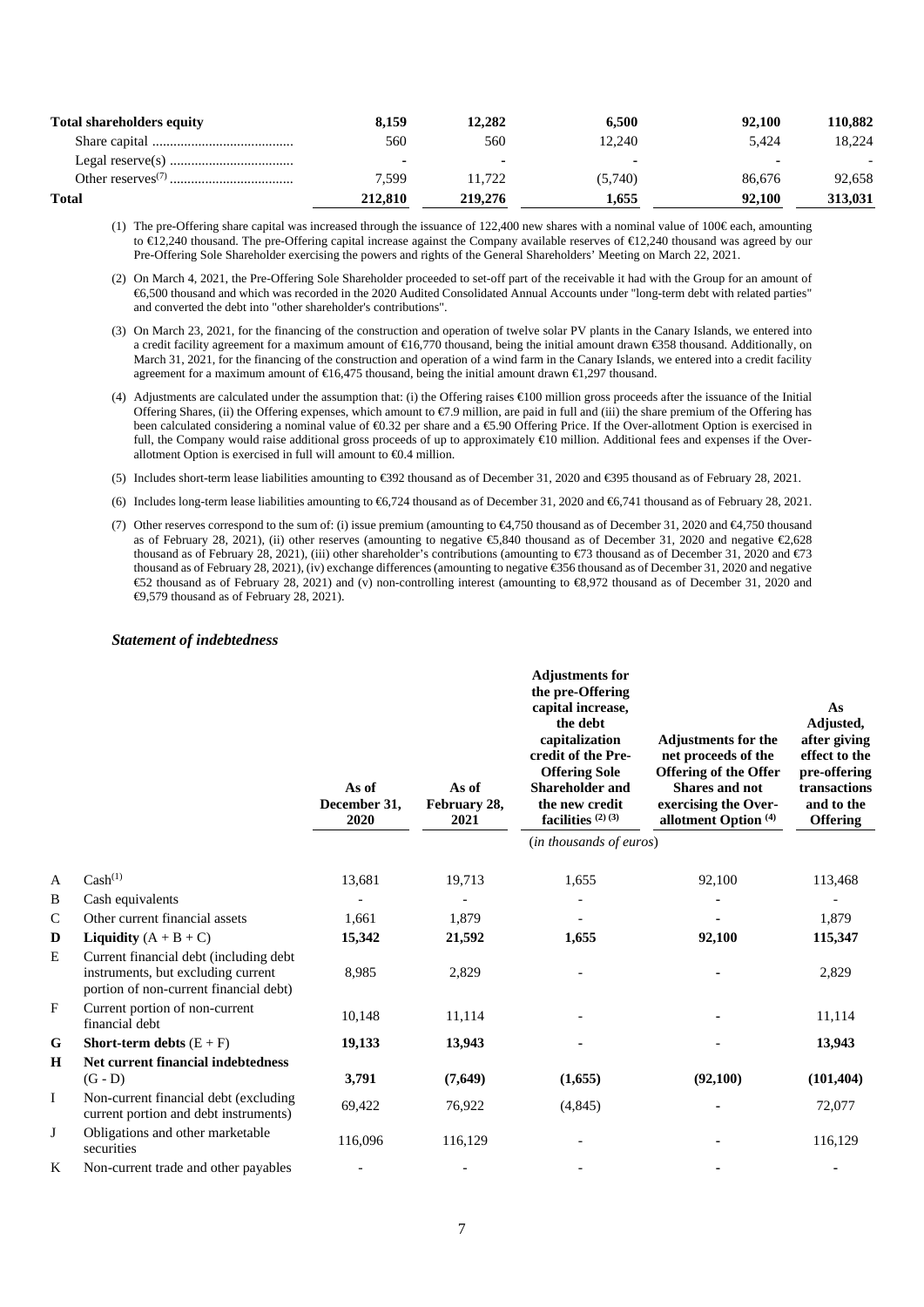| ., | <b>Non-current financial indebtedness</b><br>$(I+J+K)$ | 185.518 | 193.051 | (4.845) | $\overline{\phantom{0}}$ | 188.206 |
|----|--------------------------------------------------------|---------|---------|---------|--------------------------|---------|
| M  | Total financial indebtedness $(H +$                    | 189.309 | 185.402 | (6.500) | (92,100)                 | 86,802  |

- (1) Corresponds to Cash and cash equivalents as disclosed in the 2020 Audited Consolidated Annual Accounts. In addition, as of December 31, 2020, cash and cash equivalents includes certain amounts of restricted cash related to the following restrictions included in our Green Project Bond, which contains a Debt Service Reserve Account ("DSRA") for an amount of €8,016 thousand and a Maintenance Reserve Account ("**MRA**") of €1,000 thousand.
- (2) On March 4, 2021, the Pre-Offering Sole Shareholder proceeded to set-off part of the receivable it had with the Group for an amount of €6,500 thousand and which was recorded in the 2020 Audited Consolidated Annual Accounts under "long-term debt with related parties" and converted the debt into "other shareholder's contributions".
- (3) On March 23, 2021, for the financing of the construction and operation of twelve solar PV plants in the Canary Islands, we entered into a credit facility agreement for a maximum amount of €16,770 thousand, being the initial amount drawn €358 thousand. Additionally, on March 31, 2021, for the financing of the construction and operation of a wind farm in the Canary Islands, we entered into a credit facility agreement for a maximum amount of €16,475 thousand, being the initial amount drawn €1,297 thousand.
- (4) Adjustments are calculated under the assumption that: (i) the Offering raises €100 million gross proceeds after the issuance of the Initial Offering Shares and (ii) the Offering expenses, which amount to €7.9 million, are paid in full. If the Over-allotment Option is exercised in full, the Company would raise additional gross proceeds of up to approximately €10 million. Additional fees and expenses if the Overallotment Option is exercised in full will amount to  $\Theta$ .4 million.

Total financial indebtedness includes long-term lease liabilities amounting to €6,724 thousand as of December 31, 2020 and €6,741 thousand as of February 28, 2021 and short-term lease liabilities amounting to €392 thousand as of December 31, 2020 and €395 thousand as of February 28, 2021.

#### *Indirect and Conditional Indebtedness*

We have contingent liabilities in respect of bank guarantees, surety certificates and other guarantees provided in the ordinary course of business. Hence, we are required to provide performance guarantees in the form of cash or bank guarantees in connection with the execution of projects as well as surety certificates. As of December 31, 2020 and February 28, 2021, we had outstanding commercial guarantees and bonds in the aggregate amount of €22,338 thousand and €23,887 thousand, respectively, which are off-balance sheet items. See section "*Risk Factors –Risks Related to Our Business – We may be unable to acquire or maintain the performance guarantees, sureties and bonds necessary to complete our ongoing projects or to obtain new contracts*", for more information.

#### **2.7 Principal shareholders**

The section "*Principal Shareholders*" of the Prospectus is hereby amended to reflect the New Size of the Offering and the resulting amendment post-Offering holdings in the Company's share capital and dilution of the Company's principal shareholders after the Offering.

The following language replaces in its entirety the first paragraph of the section "*Principal Shareholders*" and the subsequent table, and the subsection "*Principal Shareholder*" as well, and shall be deemed to be contained in and to form part of the Prospectus:

The following table sets forth certain information with respect to the ownership of the Shares prior to and after the settlement of the Offering, together with the expected shareholding of the public float, upon completion of the Offering, assuming that the Offering Price is  $\epsilon$ 5.90, being the lower end of the Offering Price Range.

|        |                                       |               | <b>Shares owned after the Offering</b>                                                                       |               |                                                                                                                |               |
|--------|---------------------------------------|---------------|--------------------------------------------------------------------------------------------------------------|---------------|----------------------------------------------------------------------------------------------------------------|---------------|
|        | Shares owned prior to<br>the Offering |               | Upon completion of the<br><b>Offering</b> (assuming no<br>exercise of the Over-<br><b>Allotment Option</b> ) |               | Upon completion of the<br><b>Offering (assuming full</b><br>exercise of the Over-<br><b>Allotment Option</b> ) |               |
|        | <b>Number</b>                         | $\frac{0}{0}$ | <b>Number</b>                                                                                                | $\frac{0}{0}$ | <b>Number</b>                                                                                                  | $\frac{0}{0}$ |
|        | 40,000,000                            | 100%          | 40,423,728                                                                                                   | 70.98%        | 40,423,728                                                                                                     | 68.93%%       |
|        |                                       | $0\%$         | 16,525,424                                                                                                   | 29.02%        | 18,220,339                                                                                                     | 31.07%        |
| Total. | 40,000,000                            | 100%          | 56,949,152                                                                                                   | 100%          | 58,644,067                                                                                                     | 100%          |

(1) Ecoener, S.L.U. is wholly owned by Mr. Luis Valdivia, our Chairperson and Chief Executive Officer. Assuming Ecoener, S.L.U. will subscribe for €2,500 thousand in Offer Shares at the Offering Price.

As of the date of this Prospectus there are no shareholders agreements.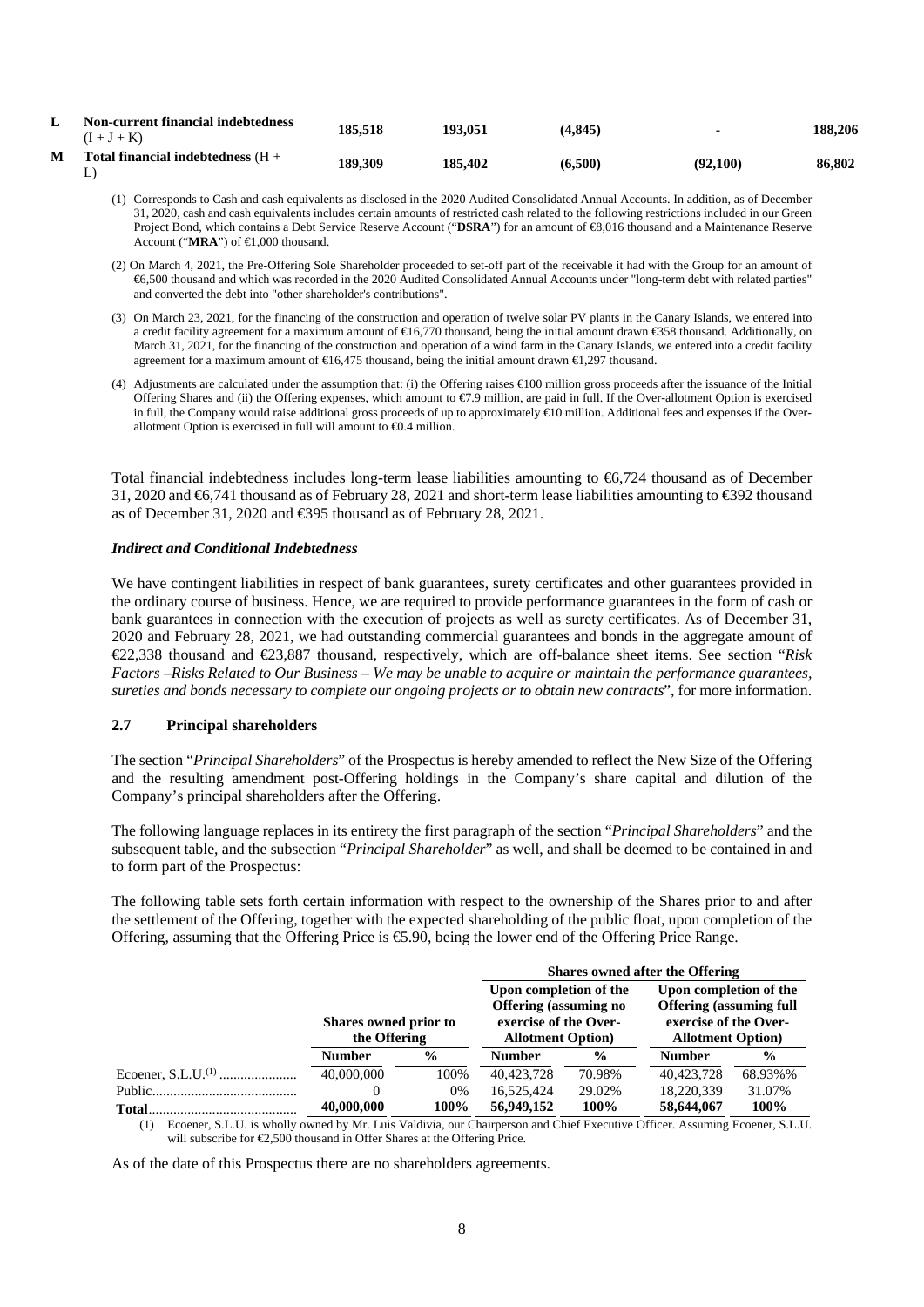## **Principal Shareholder**

The Pre-Offering Sole Shareholder has irrevocably committed to purchase or subscribe for and pay for €2,500 thousand in Offer Shares at the Offering Price. Its stake in the share capital of the Company after the Offering, at an Offering Price of €5.90, being the lower end of the Offering Price Range, is stated in the table above.

## **2.8 Dilution**

The section "*Dilution*" of the Prospectus is hereby amended to reflect the New Size of the Offering and the resulting amendment dilution of our Pre-Offering Sole Shareholder.

The following language replaces in its entirety the first paragraph of the section "*Dilution*", and shall be deemed to be contained in and to form part of the Prospectus:

Given that our Pre-Offering Sole Shareholder will subscribe for €2,500 thousand in Offer Shares at the Offering Price, and assuming that (i) the Initial Offer Shares are entirely subscribed by third party investors in the Offering at the lower end of the Offering Price Range; and (ii) the Over-Allotment Option is fully exercised, the stake of our Pre-Offering Sole Shareholder, Ecoener, S.L.U. in our share capital would represent approximately 68.9% of the total number of ordinary shares following the Offering, which is the maximum dilution of our Pre-Offering Sole Shareholder's stake following the Offering. Alternatively, if calculated based on the upper end of the Offering Price Range and if the Over-Allotment Option is not exercised, but maintaining all other factors, the stake of our Pre-Offering Sole Shareholder in our share capital would represent approximately 75.0% of the total number of ordinary shares following the Offering, which is the minimum dilution of our Pre-Offering Sole Shareholder's stake following the Offering.

# **2.9 Plan of distribution**

## *(i) The Underwriting Agreement*

The subsection "*The Underwriting Agreement*" of the section "*Plan of Distribution*" of the Prospectus is hereby amended to reflect the new distribution among the underwriters.

The following table replaces in its entirety the table that is placed following the first paragraph of the subsection "*The Underwriting Agreement*" and shall be deemed to be contained in and to form part of the Prospectus:

| <b>Underwriters</b> | % Initial Offer<br><b>Shares</b> |
|---------------------|----------------------------------|
|                     | 50                               |
|                     |                                  |
|                     | 14                               |
|                     | 10                               |
|                     | 14                               |
|                     |                                  |

## *(ii) The Offering*

The subsection "*The Offering*" of the section "*Plan of Distribution*" of the Prospectus is hereby amended to reflect the New Size of the Offering.

The following language replaces in its entirety the first paragraph of the subsection "*The Offering*" and shall be deemed to be contained in and to form part of the Prospectus:

We are offering between 13,793,103 and 16,949,152 of our ordinary shares, representing between 25.6% and 29.8% of our share capital following Offering (representing between 34.5% and 42.4% of our share capital prior to the Offering), being such number of shares as it is required, at the Offering Price, to provide us with gross proceeds of approximately €100 million. In addition, in the case of full exercise of the Over-Allotment Option, we will issue a number of additional shares representing 10% of the Initial Offer Shares, to provide us with total gross proceeds of approximately  $\bigoplus$  10 million.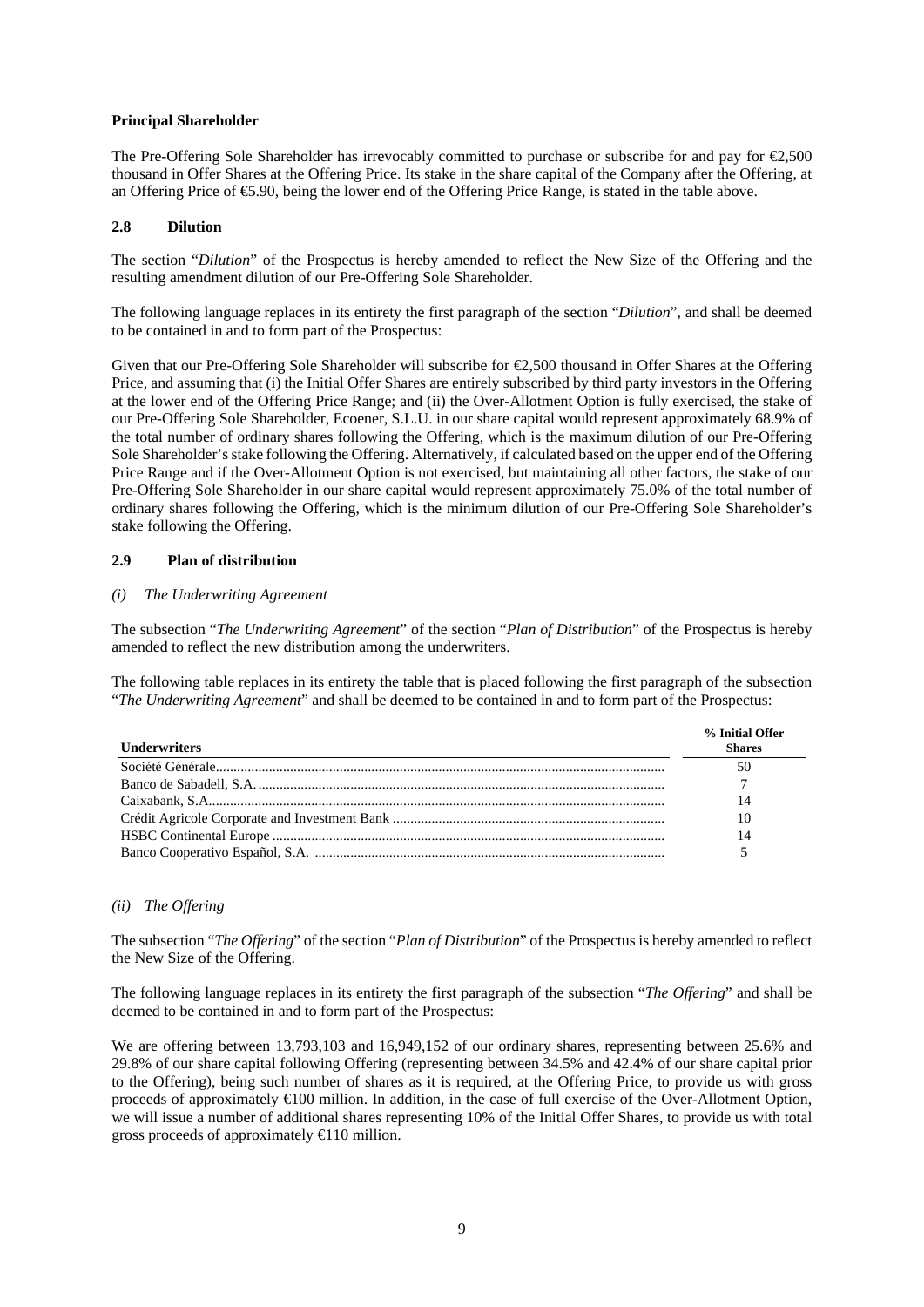#### *(iii) The Offering*

The subsection "*The Offering*" of the section "*Plan of Distribution*" of the Prospectus is hereby amended to delete the reference to the commitment of GAM International Management Limited to subscribe Shares in the Offering, as it will invest through different investment vehicles and therefore the requirement to disclose such commitment in the Prospectus is no longer applicable.

Therefore, last paragraph where reference to GAM International Management Limited is made, at the end of the subsection "*The Offering*", is deleted and shall be deemed to not form part of the Prospectus.

## *(iv) The Offering*

The subsection "*The Offering*" of the section "*Plan of Distribution*" of the Prospectus is hereby amended to reflect the commitment of the Pre-Offering Sole Shareholder to subscribe Shares in the Offering.

The following language is inserted as a new paragraph at the end of the subsection "*The Offering*" and shall be deemed to be contained in and to form part of the Prospectus:

The Pre-Offering Sole Shareholder has irrevocably committed to purchase or subscribe for and pay for €2,500 thousand in Offer Shares at the Offering Price.

If as a result of the Offering the shareholding of the free float were to be between 23% and 25%, the Company will request the exemption set out in article 9.7 of Royal Decree 1310/2005, of 4 November, in which case, provided that the Over-allotment Option is not exercised at the end of the Stabilization Period, the Pre-Offering Sole Shareholder has indicated to us its commitment to establish the necessary measures to ensure a broader dissemination of, and greater liquidity for, our Shares, including the appointment of a liquidity agent with the mandate of disposing of Shares representing up to 2% of our share capital, within a period of six months from Admission.

The Lock-Up contemplated in the subsection "*Lock-Up*" of the section "*Plan of Distribution*" of the Prospectus will not restrict the disposal of Shares representing up to 2% described in the paragraph above.

#### *(v) Offering Expenses*

The subsection "*Offering Expenses*" of the section "*Plan of Distribution*" of the Prospectus is hereby amended to reflect the New Size of the Offering.

The following language replaces in its entirety the table and its footnotes of the subsection "*Offering Expenses*" and shall be deemed to be contained in and to form part of the Prospectus:

#### **Expenses(4)**

|                                                                                      | $(in \in millions)$ |
|--------------------------------------------------------------------------------------|---------------------|
|                                                                                      | 4.4                 |
|                                                                                      | 0.1                 |
| Legal expenses and others (notary public, registration with the Commercial Registry, |                     |
| legal publishing, legal and financial advice, audit services and Public Offering of  |                     |
|                                                                                      |                     |
| Total                                                                                |                     |

**Note**:

(1) Assuming that (i) the Offering is approximately €110 million (including the Over-Allotment Shares); (ii) all the Offer Shares (including the Over-allotment Shares) have been placed or underwritten by each of the Underwriters and that the Over-allotment Option has been entirely exercised; and (iii) the discretionary commission is paid in full.

#### **2.10 SUMMARY**

The Summary of the Prospectus is hereby amended to reflect the New Size of the Offering. All the changes in this Supplement are also applicable, mutatis mutandis, to the Spanish translation of the Summary of the Prospectus.

<sup>(2)</sup> Assuming the Over-allotment Option is exercised in full, therefore raising gross proceeds of approximately  $\bigoplus$  10 million.

<sup>(3)</sup> The POSI insurance covers for the liability issues associated with the Offering process.

<sup>(4)</sup> The total amount of expenses contained in the table, this is, €8.3 million, assumes that the Over-allotment Option is exercised in full, and that the discretionary commission payable to the Underwriters is paid in full. If the Over-allotment Option is not exercised, the total expenses of the Offering would amount to €7.9 million.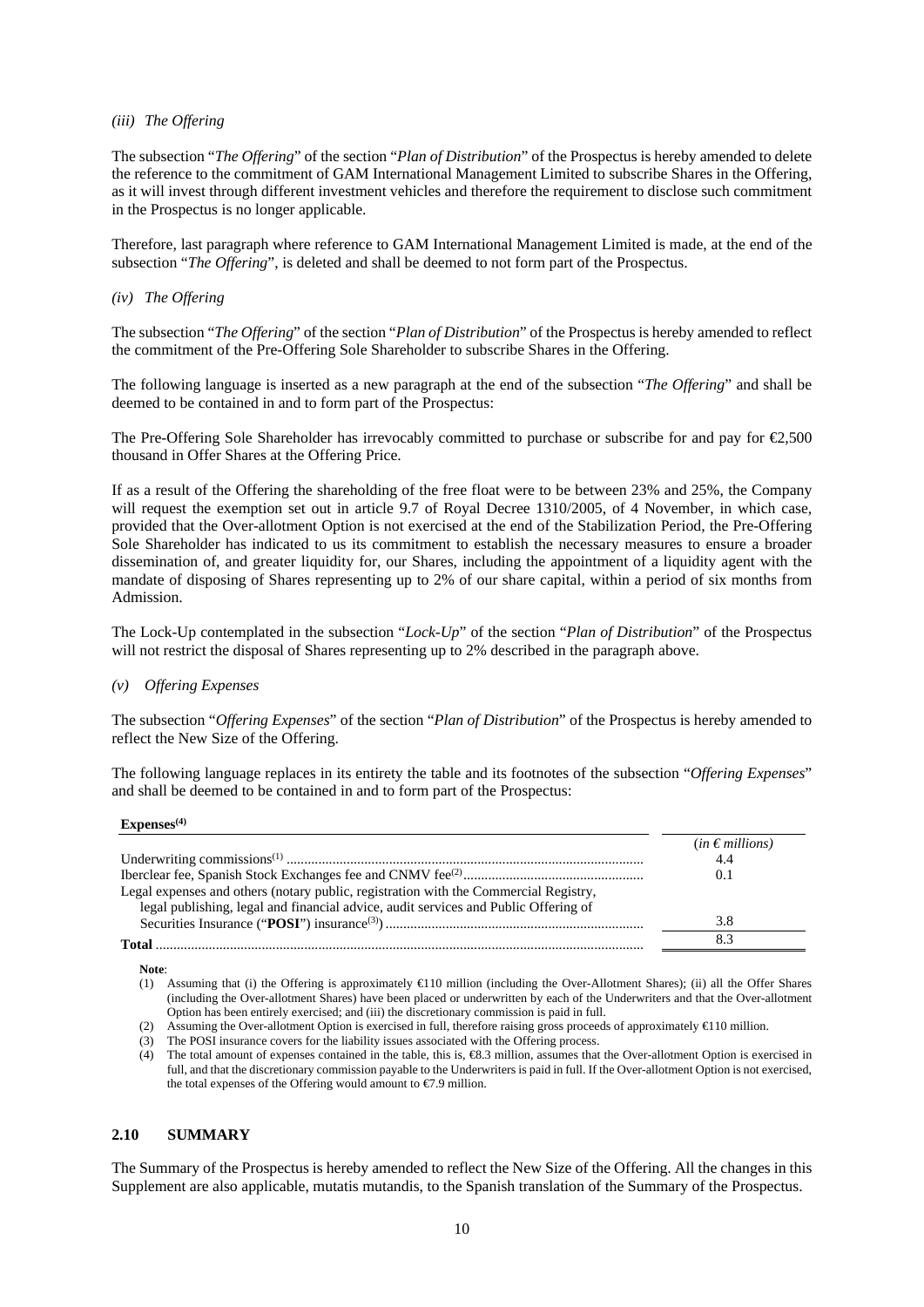The following language replaces in its entirety the Summary of the Prospectus and shall be deemed to be contained in and to form part of the Prospectus:

#### **A. Introduction and Warnings**

**THIS SUMMARY SHOULD BE READ AS AN INTRODUCTION TO THIS PROSPECTUS. ANY DECISION TO INVEST IN THE SHARES OF GRUPO ECOENER, S.A.U. (THE "COMPANY" AND, TOGETHER WITH ITS SUBSIDIARIES, "ECOENER" OR THE "GROUP") SHOULD BE BASED ON A CONSIDERATION OF THIS PROSPECTUS AS A WHOLE BY THE INVESTOR. THE INVESTOR COULD LOSE ALL OR PART OF THE INVESTMENT IN THE SHARES.** 

**WHERE A CLAIM RELATING TO THE INFORMATION CONTAINED IN, OR INCORPORATED BY REFERENCE INTO, THIS PROSPECTUS IS BROUGHT BEFORE A COURT THE PLAINTIFF INVESTOR MIGHT, UNDER SPANISH LAW, HAVE TO BEAR THE COSTS OF TRANSLATING THIS PROSPECTUS AND ANY OTHER DOCUMENT INCORPORATED BY REFERENCE HEREIN BEFORE THE LEGAL PROCEEDINGS ARE INITIATED.** 

#### **CIVIL LIABILITY ATTACHES ONLY TO THOSE PERSONS WHO HAVE TABLED THE SUMMARY, INCLUDING ANY TRANSLATION THEREOF, BUT ONLY IF THE SUMMARY IS MISLEADING, INACCURATE OR INCONSISTENT WHEN READ TOGETHER WITH THE OTHER PARTS OF THIS PROSPECTUS OR IF IT DOES NOT PROVIDE, WHEN READ TOGETHER WITH OTHER PARTS OF THIS PROSPECTUS, KEY INFORMATION IN ORDER TO AID INVESTORS WHEN CONSIDERING WHETHER OR NOT TO INVEST IN THE SHARES OF THE COMPANY.**

We are a public limited company (*sociedad anónima*) operating under the commercial name of "Ecoener". We are registered with the Commercial Registry of La Coruña, under volume 3716, sheet 40, page C-59313, holder of Spanish tax identification number (*NIF*) A-70611538 and LEI code 959800HBGZWHX69PE419. Our corporate address and phone number are: Calle Canton Grande,  $6 - 6^\circ$ , 15003, La Coruña, Spain; and  $+34981$ 217 003, respectively. The ISIN code assigned to our issued share capital is ES0105548004, while the Offer Shares have the provisional ISIN code ES0105548012, and will bear the same ISIN code as our issued share capital from Admission. There will be no offering of, or application for listing for, any other class of our shares. All our shares are of the same class.

This Prospectus was approved by and registered with the Spanish Securities Market Commission (*Comisión Nacional del Mercado de Valores*, the "**CNMV**") on April 15, 2021. Investors may contact the CNMV at the following telephone number: +34 900 535 015. This Prospectus is available at our corporate website (www.ecoener.es) and at the CNMV's website (www.cnmv.es). Neither our corporate website, nor the CNMV's website or any other website referred to in this Prospectus, nor any of their contents, form part or are incorporated into this Prospectus, whether by reference or otherwise, except as otherwise provided herein. The CNMV has neither examined nor approved our corporate website nor any of its contents.

Capitalized terms not defined in the Summary have the meanings defined elsewhere in this Prospectus.

## **B. Key information on the issuer**

#### *B.1. Who is the issuer of the securities?*

The legal name of the issuer is Grupo Ecoener, S.A.U. and its commercial name is "Ecoener". We are incorporated as a public limited company (*sociedad anónima*) in Spain under Spanish law and, in particular, under the Spanish Companies Act. We have our registered office at Calle Canton Grande, 6 – 6º, 15003, La Coruña, Spain and our phone number is +34 981 217 003. We are incorporated for an unlimited term and holds Spanish tax identification number (*NIF*) A-70611538.

Our deed of incorporation was granted on January 28, 2020 and was registered with the Commercial Registry of La Coruña on February 28, 2020. On June 12, 2020, Ecoener, S.L.U., our sole shareholder prior to the Offering (the "**Pre-Offering Sole Shareholder**"), exercising the powers and faculties of the general shareholders' meeting (the "**General Shareholders' Meeting**"), approved a capital increase through in-kind contributions in consideration for the contribution to us of the shares representing controlling stakes in the share capital of our subsidiaries amounting to  $600,000$  by means of the issuance of 5,000 new ordinary shares with a par value of €100 each and a premium of €950 per share. On March 22, 2021, our Pre-Offering Sole Shareholder, exercising the powers and faculties of the General Shareholders' Meeting, approved, amongst other things, (i) to transform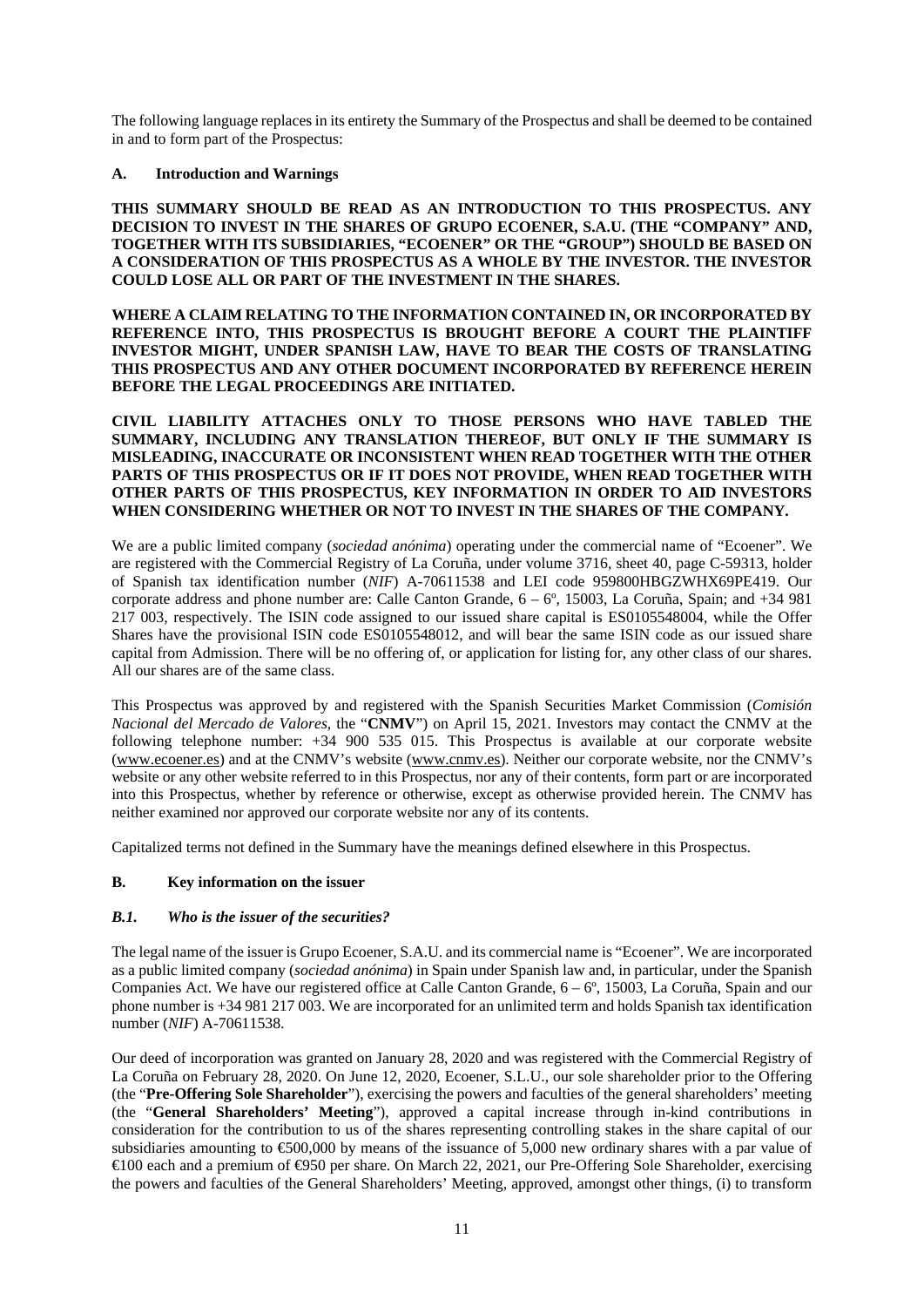the representation of our shares into book-entry form and designating Iberclear as the entity responsible for maintaining the corresponding accounting records, and (ii) to increase our share capital against our voluntary reserves, from €560 thousand to €12,800 thousand, which is the amount of our share capital as of the date of this Prospectus, issuing 122,400 shares of a par value of  $\bigoplus$  00, up to a total number of 128,000 shares, all of them allocated to our Pre-Offering Sole Shareholder, and subsequently split the number of shares of the Company by reducing their nominal value from  $\epsilon$ 100 to  $\epsilon$ 0.32 per share, at a rate of 312.5 new shares for each old share, without altering the value of the then increased share capital.

Although the Company was incorporated in 2020, Ecoener, headquartered in La Coruña, Spain, started operations in 1988, focusing first in Spain (Galicia). In 2005 we started our internationalization expansion, which has resulted in a diversified geographical presence. As of the date of this Prospectus, we are working in 11 countries in which we are either operating, constructing or developing renewable energy assets or projects. With work teams in four countries as of the date of this Prospectus, we employ 65 people.

We are an operating entity and also the holding company of the Group. As of the date of this Prospectus, our following subsidiaries have projects In Operation and Under Construction: Hidroeléctrica del Giesta, S.L., Energías de Pontevedra, S.L., Hidroeléctrica de Ourol, S.L., Sociedad Lucense de Energía Hidráulica y Eólica, S.L., Drago Renovables, S.L., Mocan Renovables, S.L., Yesquera de Aluce, S.L., Cardo de Plata, S.L., Alamillo de Doramas, S.L., Violeta de Anaga, S.L., Eólicos del Matorral, S.L., Llanos del Sur Fotovoltaica, S.A., Energías del Ocosito, S.A., Dama de Bandama, S.L., Siempreviva Gigante, S.L., Rosalito Palmero, S.L., Tabaiba Solar, S.L., Canutillo de Sabinosa, S.L., Bencomia de Risco, S.L. and EFD Ecoener Fotovoltaica Dominicana, S.R.L.

Ecoener is a global integrated experienced multi-technology company with a long-term high-quality portfolio of operating assets and with a unique positioning to deliver sustainable highly-profitable growth.

Our principal activities are divided into (i) operation of hydropower facilities, (ii) operation of wind farms, (iii) operation of solar photovoltaic ("**PV**") plants, (iv) energy commercialization, and (v) other services.

Ecoener is a vertically integrated multi-technology group active with in-house resources in all of the energy value chain processes, including development, engineering, procurement and construction ("**EPC**"), operation and maintenance ("**O&M**") of hydropower facilities, wind farms and solar PV plants and power commercialization, all of them with proven track record and with over 32 years of experience in the sector. We have our own EPC and O&M capabilities, which allows us to retain the profit margins associated with those services.

We have installed 21% of the hydropower capacity in Spain during the last 12 years. We installed in Spain the first solar PV plant using high-efficiency thin-solar panels and being the first company in Spain to install Enercon E-70 wind turbine technology. In 2017, we commissioned 30.5% of the wind capacity installed in Spain.

Our Portfolio is made up of assets "In Operation" and "Under Construction" and our Pipeline is classified among projects in "Backlog", "Advanced Development" and "Early Stage".

In regards to our Portfolio, as of the date of this Prospectus, our subsidiaries own renewable energy facilities In Operation in three countries (Spain, Guatemala and Honduras), with a total capacity of approximately 141 MW (52 MW corresponding to hydropower facilities, 73 MW corresponding to wind farms and 16 MW corresponding to solar PV plants), of which 116 MW (48 MW corresponding to hydropower, 60 MW corresponding to wind farms and 8 MW corresponding to solar PV plants) are attributable to our equity interest in such projects.

As of the date of this Prospectus, we have under our Pipeline, renewable energy projects with a potential installed capacity (i.e. the output of electricity that a generator can produce under ideal conditions) of approximately 1,527 MW consisting of projects in our Backlog (284 MW), Advanced Development (64 MW) and Early Stage (1,179 MW).

The following table sets forth certain information with respect to the beneficial ownership of our ordinary shares prior to and after the Offering.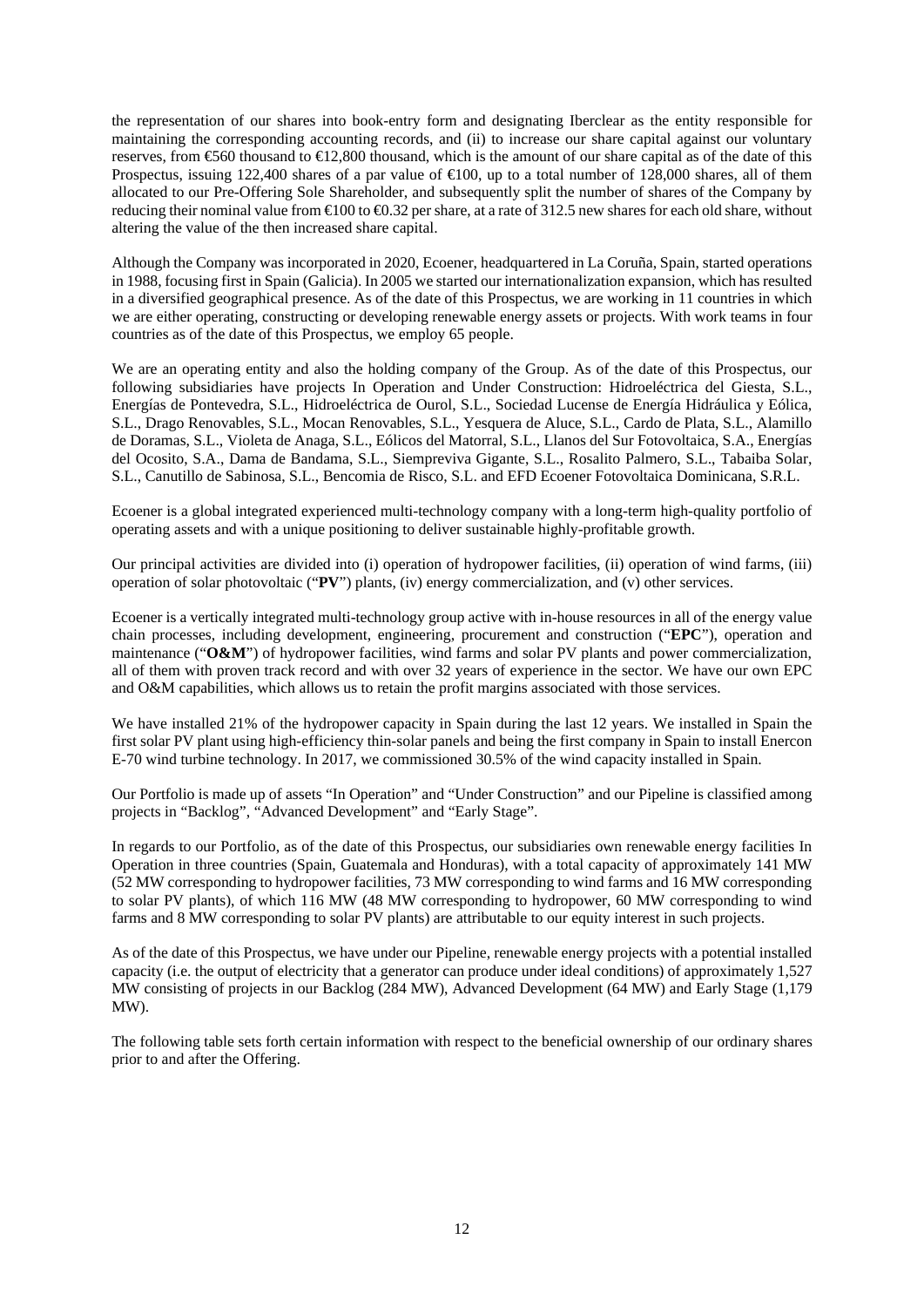|                                  | <b>Pre-Offering</b>        |               | Post-Offering <sup>(3)</sup>                               |               |                                                               |               |
|----------------------------------|----------------------------|---------------|------------------------------------------------------------|---------------|---------------------------------------------------------------|---------------|
| Owner                            | Number of<br><b>Shares</b> | $\frac{0}{0}$ | Over-<br>allotment<br>option not<br>excised <sup>(1)</sup> | $\frac{6}{9}$ | Over-<br>allotment<br>option<br>exercised<br>in full $^{(1)}$ | $\frac{0}{0}$ |
| Mr. Luis Valdivia <sup>(2)</sup> | 40,000,000                 | 100           | 40.423.728                                                 | 70.98%        | 40.423.728                                                    | 68.93%        |
| <b>Free Float</b>                |                            |               | 16.525.424                                                 | 29.02%        | 18.220.339                                                    | 31.07%        |

(1) All of our shares have the same voting rights attached to each of them.

(2) Held through Ecoener, S.L.U.

(3) Assuming that the Offering Price is the lower end of the Offering Price Range.

As of the date of this Prospectus, the members of our Board of Directors are ten.

#### *B2. What is the key financial information regarding the issuer?*

Our deed of incorporation was granted on January 28, 2020 and was registered with the Commercial Registry of La Coruña on February 28, 2020.

On June 12, 2020, our Pre-Offering Sole Shareholder, Ecoener, S.L.U., exercising the powers and faculties of the General Shareholders' Meeting, approved a capital increase through in-kind contributions in consideration for the contribution to us of the shares representing controlling stakes in the share capital of our subsidiaries. Accordingly, we are an issuer of equity securities with a complex financial history for the purposes of Article 18 of the Delegated Regulation (EU) 2019/980, whereby the information prescribed by Annex 1 of Delegated Regulation (EU) 2019/980 does not represent the issuer's undertakings accurately. Consequently, the financial information included in this Prospectus, in order to accurately represent our undertaking and to allow investors to make an informed assessment on us in accordance with Article 6(1) of the Prospectus Regulation, has been derived from the audited consolidated annual accounts of Grupo Ecoener, S.A.U. and subsidiaries as of and for the year ended December 31, 2020, which have been prepared in accordance with International Financial Reporting Standards as adopted by the European Union and which have been audited by KPMG Auditores, S.L. These consolidated annual accounts as of and for the year ended December 31, 2020 include unaudited comparative figures for the years ending December 31, 2019 and 2018. The 2019 financial information over which there is an audit opinion is that corresponding to the Ecoener, S.L.U. (Pre-Offering Sole Shareholder) and subsidiaries audited consolidated financial statements as of and for the year ended December 31, 2019 prepared in accordance with International Financial Reporting Standards as adopted by the European Union and the 2018 financial information over which there is an audit opinion is that corresponding to the Ecoener, S.L.U. (Pre-Offering Sole Shareholder) and subsidiaries audited consolidated annual accounts as of and for the year ended December 31, 2018 prepared in accordance with the applicable financial reporting framework in Spain.

We have followed the criterion of including within this Prospectus the unaudited financial information as of and for the years ended December 31, 2019 and 2018 as included for comparative purposes within the Company's audited consolidated annual accounts as of and for the year ended December 31, 2020, which have been prepared in accordance with International Financial Reporting Standards as adopted by the European Union with the purpose of following a criterion of homogeneity and because they do not significantly differ from the Pre-Offering Sole Shareholder's financial information.

#### **Consolidated Profit and Loss Account data**

|                                                          | <b>Year ended December 31,</b> |           |        |  |
|----------------------------------------------------------|--------------------------------|-----------|--------|--|
|                                                          | 2020                           | 2019      | 2018   |  |
|                                                          | audited                        | unaudited |        |  |
|                                                          | (in € thousands)               |           |        |  |
|                                                          | 36,897                         | 33.736    | 31,167 |  |
|                                                          | 17.161                         | 11.227    | 10,846 |  |
|                                                          | 5,768                          | 5,832     | 136    |  |
|                                                          | 3.457                          | 5.305     | 350    |  |
| Net income/(loss) attributed to non-controlling interest | 2.311                          | 527       | (214)  |  |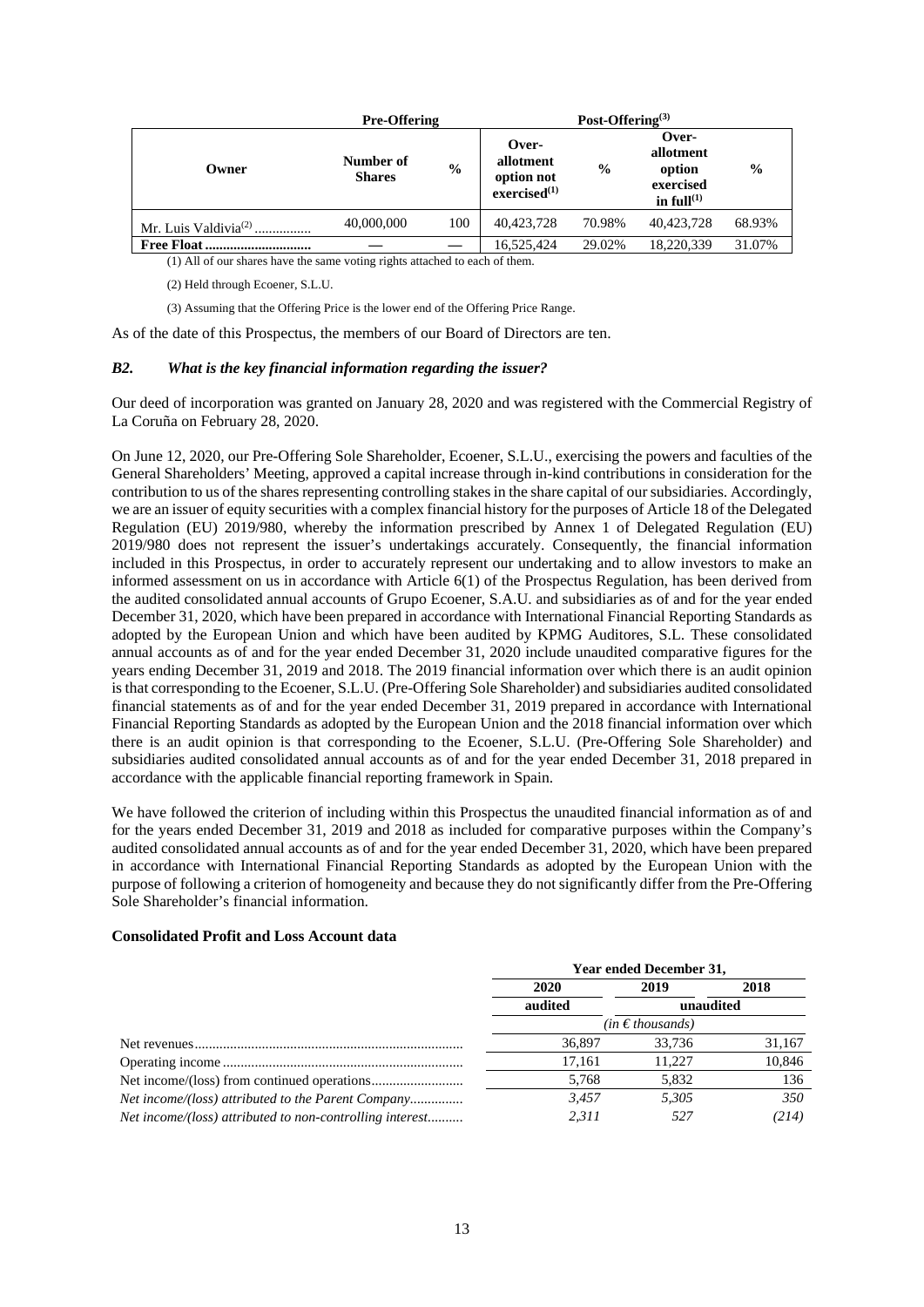## **Consolidated Balance Sheet data**

#### **As of December 31,**

| 2020                 | 2019      | 2018    |
|----------------------|-----------|---------|
| audited              | unaudited |         |
| $(in \in$ thousands) |           |         |
| 228,928              | 195,862   | 193,592 |
| 11.616               | 15.414    | 17.730  |
| 182,193              | 123,089   | 122,224 |

(1) Net Financial Debt is an alternative performance measure.

#### **Consolidated Cash Flows Statement data**

# *Year Ended December 31,*  **2020 2019 2018 audited unaudited**  (*in € thousands*) Cash flows from consolidated operating activities (1) 5.038 9.118 14,885 13,038 Cash flows (used in) consolidated investing activities (2) (32,668) (9,075) (4,141)<br>Cash flows from/(used in) consolidated financing activities (3) 24,547 (2,139) (4,152) Cash flows from/(used in) consolidated financing activities  $(3)$  24,547 (2,139) **Net increase in cash and cash equivalents (1+2+3)** 997 3,671 4,745 *Cash and cash equivalents at the beginning of the year Cash and cash equivalents at the end of the year 13,681 12,684 9,013*

#### *B3. What are the key risk that are specific to the issuer?*

The most material risk factors specific to the issuer are as follows:

#### **Risks Related to Our Financial Situation**

We have substantial indebtedness and may incur substantial additional indebtedness in the future.

#### **Risks Related to Our Business and Industry**

- Our total installed capacity amounts to 141 MW for our assets In Operation (of which, 116 MW are attributable to our equity interest in such projects) and to 142 MW for our assets Under Construction attributable entirely to us. Our Pipeline projects include projects in different stage of development, "Early Stage", "Advanced Development" and "Backlog", for a total targeted installed capacity of 1,527 MW. From the total targeted installed capacity of our Pipeline, 1,179 MW accounts for our Early Stage projects which are the projects in its initial stage of development and, thus, with lower probability of successful completion. In this context, we may not be able to successfully accomplish our Early Stage and Advanced Development projects and complete the development of our Pipeline, which is subject to unexpected adjustments and cancellations and is therefore not an accurate indicator of our future revenue or earnings. Constraints in the availability of the electricity grid, including our inability to obtain access to transmission/distribution lines or control of suitable sites in a timely and cost-efficient manner could adversely affect our business, growth strategy, results of operations, financial condition and prospects.
- Our operations require us to obtain licenses, authorizations, concessions and permits for our projects, which may entail a long and complex process. Any failure to obtain or renew such approvals, licenses, concessions and permits or to comply with the terms of such approvals, licenses and permits may have a material adverse effect on our business, growth strategy, results of operations, financial condition and prospects.
- Our off-take arrangements, including our regulated remuneration, our Power Purchase Agreements, as well as our operations under merchant remuneration systems, may expose us to certain risks which may affect our business, growth strategy, results of operations, financial condition and prospects. Our revenues and profits are exposed to electricity prices.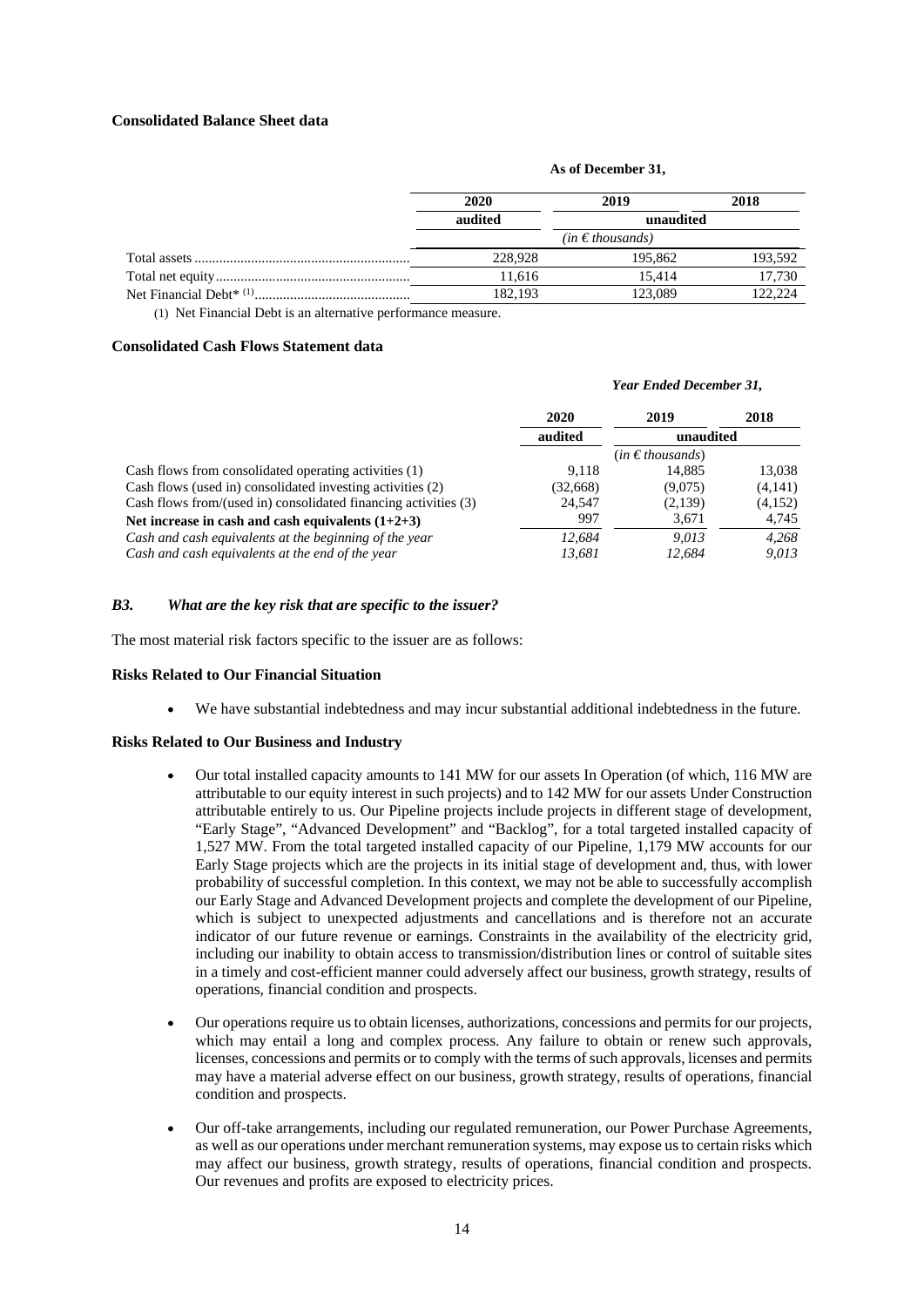# **Legal and Regulatory Risks**

 We operate in a highly regulated sector and are exposed to regulatory changes across the multiple jurisdictions in which we operate.

# **C. Key information on the securities**

## *C1. What are the main features of the securities?*

The Shares are ordinary shares of nominal value of  $\epsilon$ 0.32 each.

The ISIN code assigned to our issued share capital is ES0105548004, while the Initial Offer Shares have the provisional ISIN code ES0105548012 and will bear the same ISIN code as our issued share capital from Admission. There will be no offering of, or application for listing for, any other class of shares of in which our share capital is divided. All our shares are of the same class.

The Initial Offer Shares will be created pursuant to the Spanish Companies Act and rank *pari passu* in all respects with the previously existing shares, including with respect to the right to vote and the right to receive all dividends and other distributions declared, made or paid on our share capital. Each Share, including the Offer Shares, carries one vote at our General Shareholders' Meeting. There are no restrictions on the voting rights of the Shares.

Holders of Shares are entitled to the rights and subject to the obligations set forth in the Bylaws. In particular, the following rights are inherent to the condition of shareholder:

- Right to attend the general shareholders' meeting with voting rights.
- Pre-emptive rights in share capital increases via monetary contributions and for any new bonds convertible into shares.
- Right to exercise shareholder actions.
- Information rights.
- Dividend and liquidation rights.

We do not anticipate to distribute dividends in the next three years following the Offering. After that period, we will reassess our dividend policy which will be based, among other things, on our financial performance and business prospects.

## *C2. Where will the securities be traded?*

Application will be made for the admission to listing of our ordinary shares on the Barcelona, Bilbao, Madrid and Valencia Stock Exchanges (the "**Spanish Stock Exchanges**") and to have them quoted through the SIB (*Sistema de Interconexión Bursátil* or *Mercado Continuo*) of the Spanish Stock Exchanges. We expect our ordinary shares to be listed and quoted on the Spanish Stock Exchanges on or about May 4, 2021 under the symbol "ENER".

## *C3. Is there a warranty attached to the securities?*

Not applicable.

## *C.4 What are the key risk that are specific to the securities?*

The most material risk factors specific to the securities are as follows:

- Following the Offering, our majority shareholder will continue to be able to exercise significant influence over us, our management and our operations, and its interests may not be aligned with the interests of our other shareholders.
- Trading risks and other external factors may affect our Shares.
- There can be no assurance that we will be able to pay dividends in the future and we do not anticipate paying any dividends for the three years following the Offering.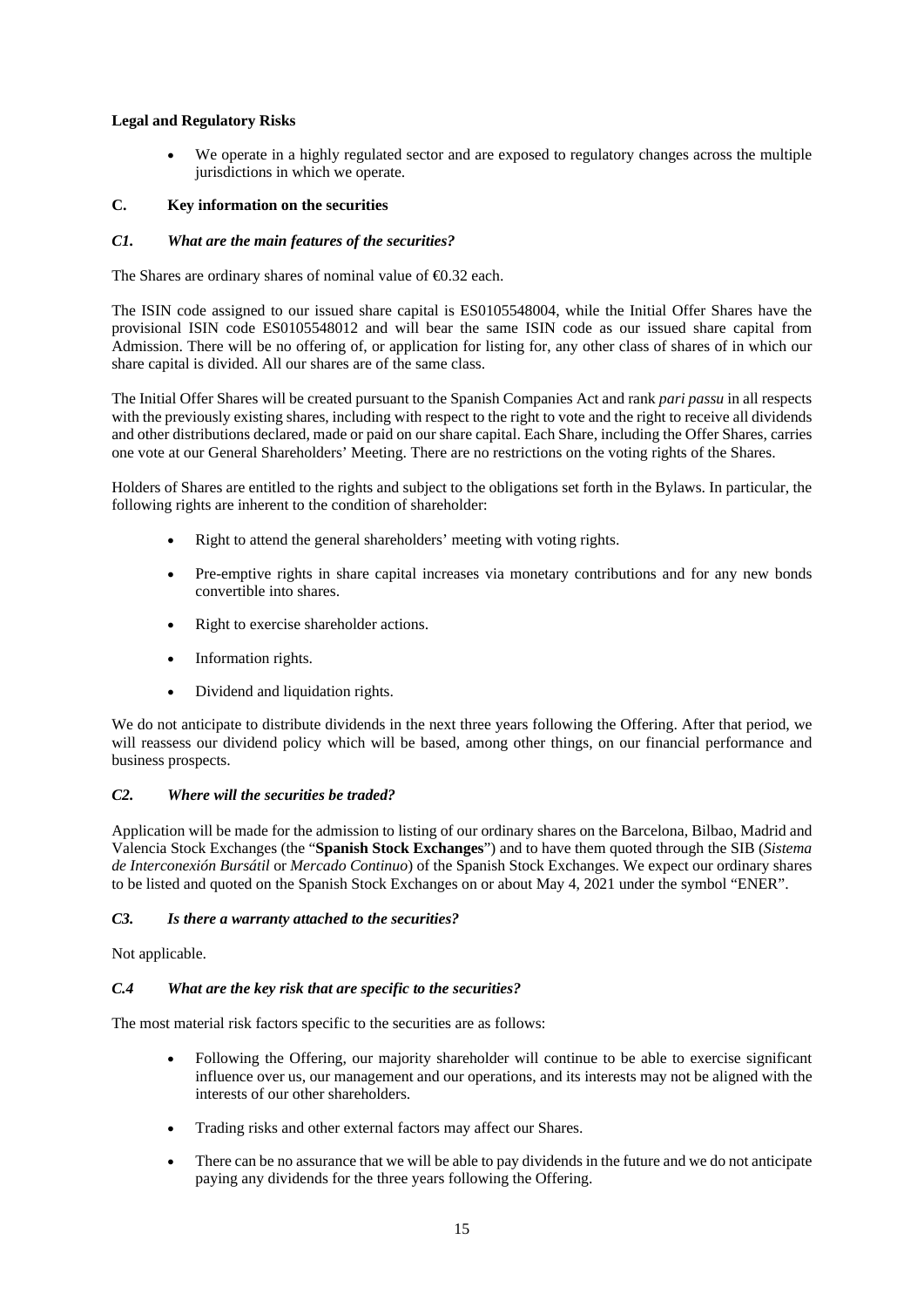## **D. Key information on the admission to trading on a regulated market**

#### *D1. Under which conditions and timetable can I invest in this security?*

We expect that the tentative calendar of the Offering would be as follows:

| Event                                                                                                                                                               | $\mathbf{Date}^{(1)}$      |
|---------------------------------------------------------------------------------------------------------------------------------------------------------------------|----------------------------|
| Approval and registration of this Prospectus with the CNMV                                                                                                          | April 15, 2021             |
| Commencement of the Book-building period in which proposals are made by Qualified<br>Investors                                                                      | April 15, 2021             |
| Finalization of the Book-building period                                                                                                                            | April 29, 2021             |
| Execution of the Underwriting Agreement                                                                                                                             | April 29, 2021             |
| Publication of an inside information notice (comunicación de información privilegiada) with<br>setting of the Offering Price and the number of Initial Offer Shares | April 29, 2021             |
| Selection of offers to subscribe Offer Shares                                                                                                                       | April 29, 2021             |
| Final allocation of the Offer Shares                                                                                                                                | April 29, 2021             |
|                                                                                                                                                                     | No later than 9:00 am      |
| Prefunding of Initial Offer Shares by the Senior Global Coordinator and Joint Bookrunner                                                                            | (CET) on April 30,<br>2021 |
| Granting of the public deed of share capital increase                                                                                                               | April 30, 2021             |
| Filing and registration of the public deed of share capital increase with the Commercial<br>Registry                                                                | April 30, 2021             |
| Expected Transaction Date of the Offering and publication of an "other relevant information"<br>notice" (comunicación de otra información relevante)                | April 30, 2021             |
| Expected Admission and commencement of Stabilization Period (on or about)                                                                                           | May 4, 2021                |
| Settlement Date (on or about)                                                                                                                                       | May 4, 2021                |
| End of Stabilization Period (no later than)                                                                                                                         | June 3, 2021               |

(1) Each of the dates included in the above tentative calendar is subject to change without prior notice. Any change, including in particular any lengthening or shortening of the tentative calendar, will be made public by publishing the corresponding other relevant information notice (*comunicación de otra información relevante*) with the CNMV.

Assuming that the Initial Offer Shares are entirely subscribed in the Offering at an Offering Price which is the lower end of the Offering Price Range and that the Over-allotment Option is not exercised, the stake of the Pre-Offering Sole Shareholder, assuming its commitment to subscribe for  $\epsilon$ 2,500 thousand in Offer Shares at the Offering Price, would represent approximately 70.98% of the total number of ordinary shares following the Offering.

Under such assumptions, if the Initial Offer Shares are subscribed in full at an Offering Price which is the lower end of the Offering Price Range and the Over-allotment Option is exercised in full, the stake of the Pre-Offering Sole Shareholder would represent approximately 68.93% of the total number of ordinary shares following the Offering.

Due to the difficulty in determining the expenses incurred as of the date of this Prospectus, for purely informational purposes, the estimated expenses payable by us in relation to the Offering amount to approximately €7.9 million (excluding any applicable VAT) if the Over-allotment Option is not exercised, and to approximately €8.3 million (excluding any applicable VAT) if the Over-allotment Option (up to 10% of the Initial Offer Shares) is exercised in full.

Subscribers of Offer Shares may be required to pay stamp taxes and other charges in compliance with the laws and practices of their country of purchase in addition to the Offering Price.

In addition, purchasers will have to bear the commissions payable to the financial intermediaries through which they will hold the Offer Shares, including those commissions related to administration and security custody which are freely set by the relevant financial intermediaries and notified to CNMV or Bank of Spain (*Banco de España*), as the case may be.

## *D2. Who is the offeror and/or the person asking for admission to trading?*

The offeror of the Initial Offer Shares is the Company (see section "*B. Key information on the issuer*" of this Summary). The offeror of the Over-allotment Shares if the Over-allotment Option is exercised, in whole or in part, will be the Company too. The Over-allotment Option will be exercisable, in whole or in part, by Société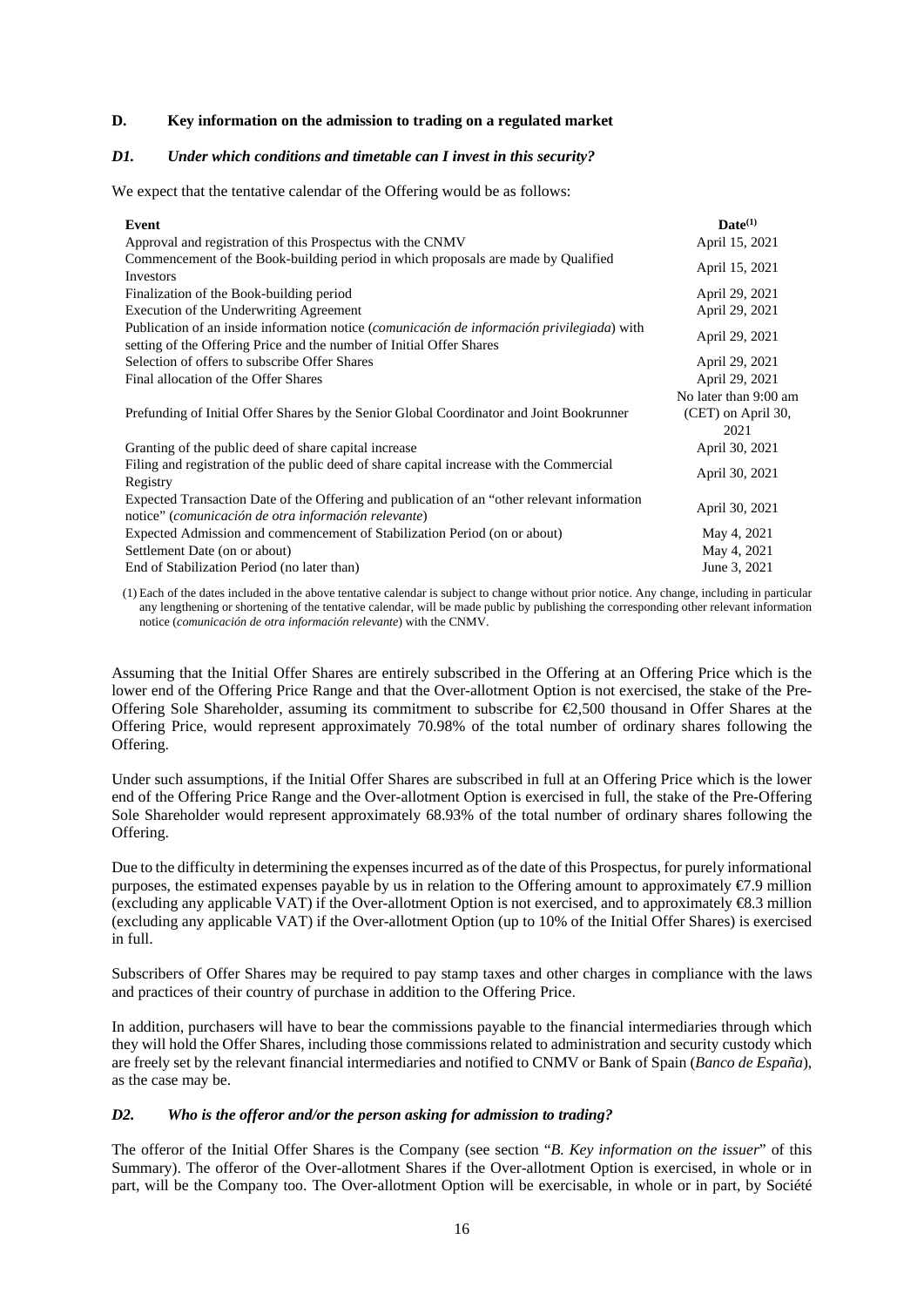Générale in its capacity as stabilizing manager, acting on behalf of the Underwriters, for a period of 30 calendar days from the date on which our ordinary shares commence trading on the Spanish Stock Exchanges through the SIB.

# *D3. Why is this prospectus being produced?*

This Prospectus constitutes a prospectus relating to us for the purposes of Articles 3 and 4 of the Prospectus Regulation. This Prospectus has been approved as a prospectus by the CNMV in its capacity as competent authority under the Securities Market Act and relevant implementing measures in Spain for the admission of our ordinary shares on the Spanish Stock Exchanges.

The Company expects to raise gross proceeds of approximately  $\bigoplus$  00 million, through the offering of between 13,793,103 and 16,949,152 Initial Offer Shares, representing between 25.6% and 29.8% of its share capital following de Offering, being such number of Initial Offer Shares as it is required, at the Offering Price, to provide the Company with the abovementioned gross proceeds of €100 million. We expect to pay fees and expenses of the Initial Offer Shares in the Offering amounting to approximately €7.9 million (excluding any applicable VAT), out of such gross proceeds raised in the Offering. Accordingly, we expect to raise net proceeds of approximately €92.1 million through the issue of the Initial Offer Shares in the Offering.

If the Over-allotment Option is exercised in full, the Company will issue the Over-allotment Shares and would raise additional net proceeds of up to approximately  $\Theta$ .6 million after deduction of  $\Theta$ .4 million in additional fees and expenses.

We will use the proceeds from the issue of the Initial Offer Shares and the Over-allotment Shares in the following order, (i) to pay the Offering expenses, and (ii) to fund investments for the development and construction of the projects identified within our Pipeline in order to expand our Portfolio. In particular, we expect to use (i) around €8.3 million to pay the Offering expenses if the Over-allotment Option is exercised in full; and (ii) around €101.7 million to fund investments for the development and construction of the projects identified within our Pipeline in order to expand our Portfolio.

The proceeds of the Offering will not be used to repay our €130 million green bond issued on September 10, 2020 or any other financial indebtedness.

# **3. NO SIGNIFICANT NEW FACTOR, MATERIAL MISTAKE OR INACCURACY**

From the date of registration and approval of the Prospectus by the CNMV, on April 15, 2021, until the date of registration and approval of this Supplement, save as disclosed herein, there is no significant new factor or material mistake or inaccuracy relating to the information included in the Prospectus that is capable of affecting the assessment of the securities has arisen.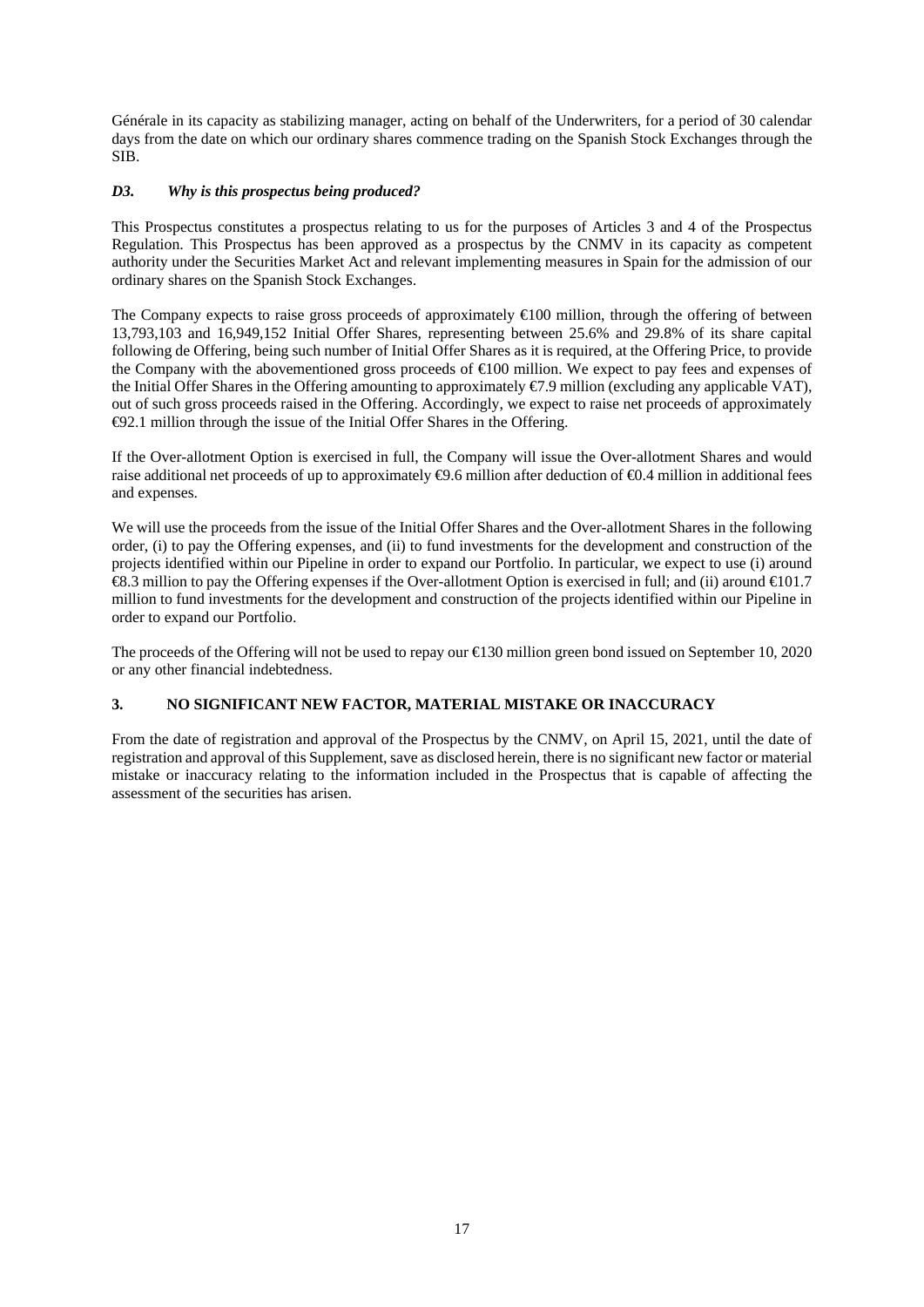La Coruña, on April 29, 2021

**GRUPO ECOENER, S.A.** 

Mr. Luis Valdivia Castro

\_\_\_\_\_\_\_\_\_\_\_\_\_\_\_\_\_\_\_\_\_\_\_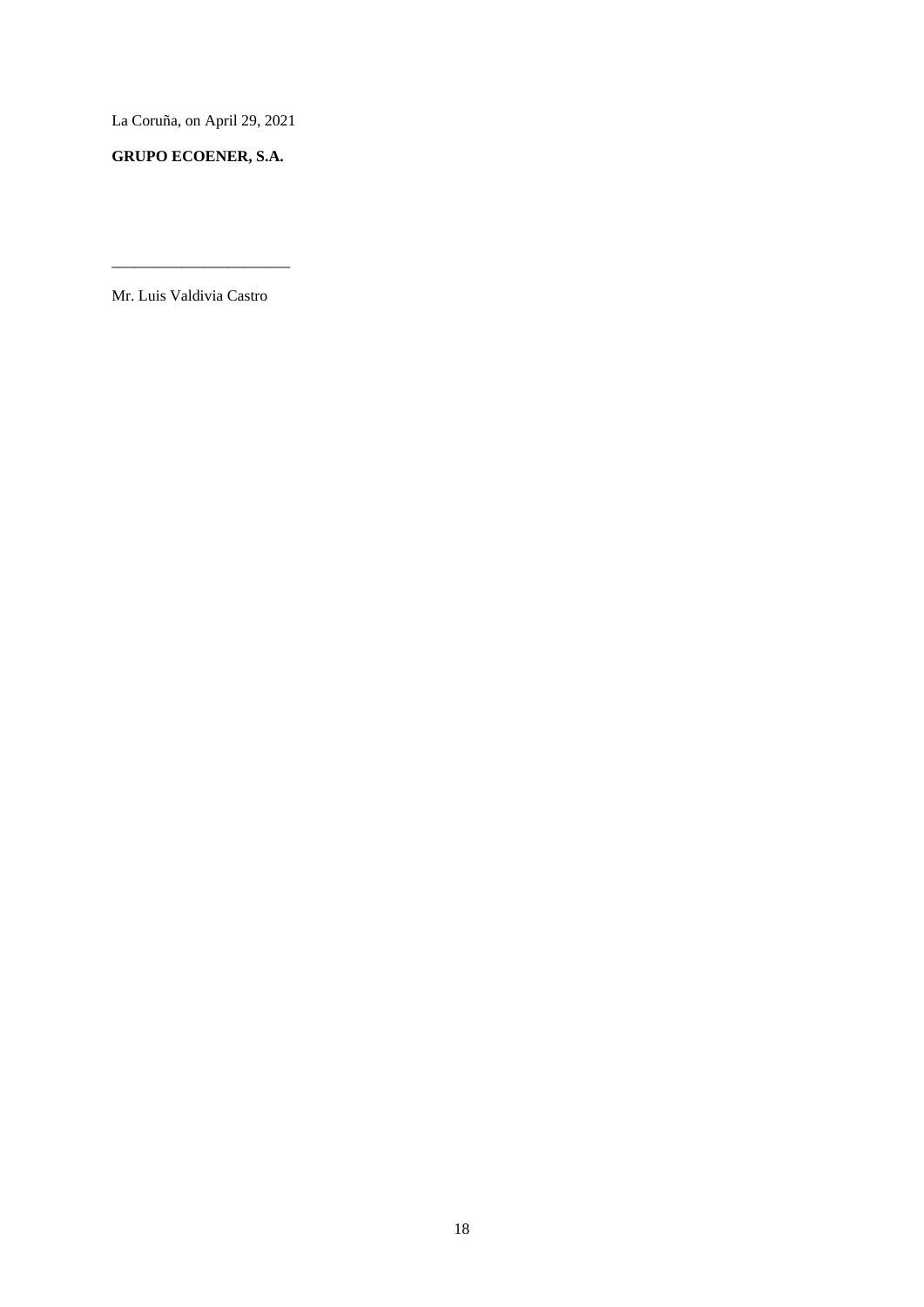#### **IMPORTANT INFORMATION ABOUT THE PROSPECTUS AND THIS SUPPLEMENT**

YOU SHOULD READ THE ENTIRE PROSPECTUS AND THIS SUPPLEMENT AND, IN PARTICULAR, "*Risk Factors*" BEGINNING ON PAGE 15 OF THE PROSPECTUS AS AMENDED BY THIS SUPPLEMENT, WHEN CONSIDERING AN INVESTMENT IN THE SHARES.

You are deemed to agree to each of the notices set forth below by accepting delivery of the Prospectus and this Supplement.

**The Prospectus and this Supplement do not constitute an offer to the public generally to subscribe for, purchase or otherwise acquire the Offer Shares.** 

**Investors should rely only on the information contained in the Prospectus and this Supplement. None of us, or the Underwriters, has authorized any other person to provide investors with any information that is not contained in the Prospectus and this Supplement. If anyone provides any investor with different or inconsistent information, such investor should not rely on it. Neither the delivery of the Prospectus and this Supplement nor any sale made hereunder shall under any circumstances imply that there has been no change in our affairs and investors should assume that the information appearing in the Prospectus and this Supplement is accurate only as of its date. Our business, results of operations, financial condition, cash flows, prospects and the information set forth in the Prospectus and this Supplement may have changed since the date of the Prospectus and this Supplement.** 

The contents of our website do not form any part of the Prospectus and this Supplement.

In the Prospectus and this Supplement, "we", "us", "our" and "ours" refers to the Company, unless the context otherwise requires.

Investors should not consider any information in the Prospectus and this Supplement to be investment, legal, tax, financial or any other advice. An investor should consult its own legal counsel, financial advisor, accountant and other advisors for legal, tax, business, financial and related advice regarding subscribing for or purchasing the Offer Shares. None of us, or the Underwriters or their respective affiliates makes any representation or warranty to any offeree, subscriber or purchaser of the Offer Shares regarding the legality of an investment in the Offer Shares by such offeree, subscriber or purchaser under appropriate investment or similar laws.

Investors also acknowledge that: (i) they have not relied on the Underwriters or any person affiliated with the Underwriters in connection with any investigation of the accuracy of any information contained in the Prospectus and this Supplement or their investment decision; (ii) they have relied only on the information contained in the Prospectus and this Supplement, and (iii) no person has been authorized to give any information or to make any representation concerning us or our subsidiaries or the Offer Shares (other than as contained in the Prospectus and this Supplement) and, if given or made, any such other information or representation should not be relied upon as having been authorized by us, or the Underwriters.

Solely for the purposes of the product governance requirements contained within: (a) MiFID II; (b) Articles 9 and 10 of Commission Delegated Directive (EU) 2017/593 supplementing MiFID II; and (c) local implementing measures (together, the "**MiFID II Product Governance Requirements**"), and disclaiming all and any liability, whether arising in tort, contract or otherwise, which any "manufacturer" (for the purposes of the MiFID II Product Governance Requirements) may otherwise have with respect thereto, the Shares which are the subject of the Offering have been subject to a product approval process, which has determined that such Shares are: (i) compatible with an end target market of retail investors and investors who meet the criteria of professional clients and eligible counterparties, each as defined in MiFID II; and (ii) eligible for distribution through all distribution channels as are permitted by MiFID II (the "**Target Market Assessment**"). Notwithstanding the Target Market Assessment, distributors should note that: the price of the Shares may decline and investors could lose all or part of their investment; the Shares offer no guaranteed income and no capital protection; and an investment in the Shares is compatible only with investors who do not need a guaranteed income or capital protection, who (either alone or in conjunction with an appropriate financial or other adviser) are capable of evaluating the merits and risks of such an investment and who have sufficient resources to be able to bear any losses that may result therefrom. The Target Market Assessment is without prejudice to the requirements of any contractual, legal or regulatory selling restrictions in relation to the Offering. Furthermore, it is noted that, notwithstanding the Target Market Assessment, the Underwriters will only procure investors who meet the criteria of professional clients and eligible counterparties. For the avoidance of doubt, the Target Market Assessment does not constitute: (a) an assessment of suitability or appropriateness for the purposes of MiFID II; or (b) a recommendation to any investor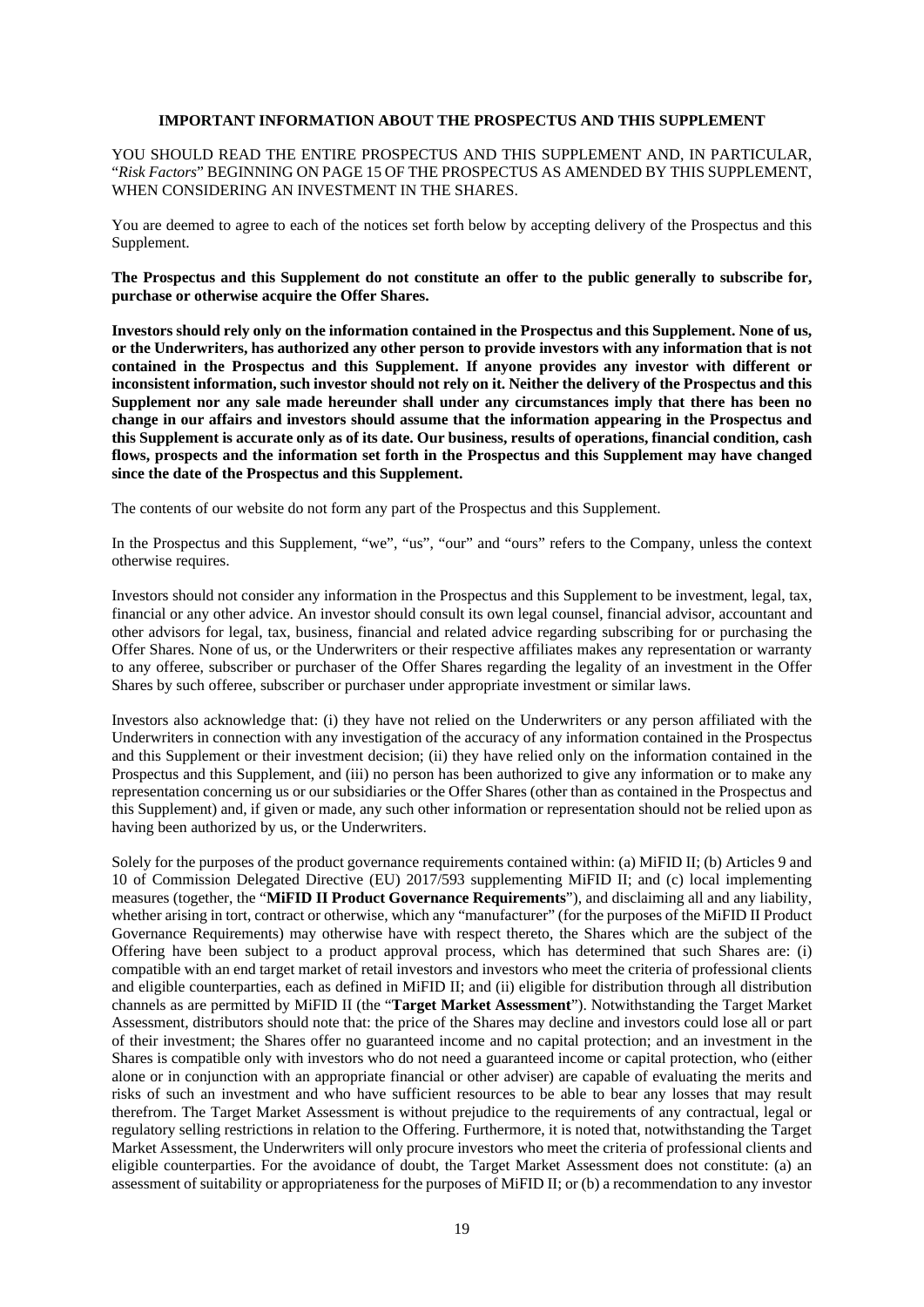or group of investors to invest in, or purchase, or take any other action whatsoever with respect to the Shares. Each distributor is responsible for undertaking its own target market assessment in respect of the Shares and determining appropriate distribution channels.

In connection with the Offering, each of the Underwriters and any of their respective affiliates or any other investment vehicle, directly or indirectly connected therewith, acting as an investor for its or their own account(s) may take up a portion of our Shares in the Offering as a principal position and, in that capacity, may retain, purchase, sell, offer to sell or otherwise deal for its or their own account(s) in such securities and, any of our other securities or other related investments and may offer or sell such Shares or other investments otherwise than in connection with the Offering. Accordingly, references in the Prospectus and this Supplement to the Shares being issued, offered, subscribed, acquired, placed or otherwise dealt with should be read as including any issue, offer, subscription, acquisition, placing or dealing by, any of the Underwriters, any of their respective affiliates or any other investment vehicle, directly or indirectly connected therewith acting in such capacity. In addition certain of the Underwriters, their affiliates or any other investment vehicle, directly or indirectly connected therewith may enter into financing arrangements and swaps with investors in connection with which such Underwriters (or their affiliates) may from time to time acquire, hold or dispose of such securities. The Underwriters do not intend to disclose the extent of any such investment or transactions otherwise than in accordance with any legal or regulatory obligation to do so.

The Prospectus and this Supplement do not constitute or form part of an offer to sell, or a solicitation of an offer to subscribe for or purchase, any security other than the Offer Shares. The distribution of the Prospectus and this Supplement and the offer and sale of the Offer Shares may be restricted by law in certain jurisdictions. Investors into whose possession the Prospectus and this Supplement come must inform themselves about and observe any such restrictions. Any failure to comply with these restrictions may constitute a violation of the securities laws of any such jurisdiction. For further information on the manner of distribution and any transfer restrictions to which they are subject see "*Selling and Transfer Restrictions*" elsewhere in the Prospectus and this Supplement. Any investor must comply with all applicable laws and regulations in force in any jurisdiction in which it subscribes for, purchases, offers or sells the Offer Shares or possesses or distributes the Prospectus and this Supplement and must obtain any consent, approval or permission required for its subscription, purchase, offer or sale of the Offer Shares under the laws and regulations in force in any jurisdiction to which such investor is subject or in which such investor makes such subscriptions, purchases, offers or sales. None of us or the Underwriters is making an offer to sell the Offer Shares or a solicitation of an offer to buy any of the Offer Shares to any person in any jurisdiction except where such an offer or solicitation is permitted or accepts any legal responsibility for any violation by any person, whether or not an investor, of applicable restrictions.

The Offer Shares have not been and will not be registered under the U.S. Securities Act or with any securities regulatory authority of any state or other jurisdiction of the United States and may not be sold within the United States, except to persons reasonably believed to be QIBs or outside the United States in offshore transactions in compliance with Regulation S. Investors are hereby notified that sellers of the Offer Shares may be relying on the exemption from the registration requirements of Section 5 of the Securities Act provided by Rule 144A. This document is not to be treated as a "prospectus" for the purposes of Section 10 of the U.S. Securities Act.

## **NOTICE TO INVESTORS IN THE UNITED STATES**

THE SHARES HAVE NOT BEEN REGISTERED WITH, OR APPROVED OR DISAPPROVED BY, THE U.S. SECURITIES AND EXCHANGE COMMISSION OR ANY STATE SECURITIES COMMISSION IN THE UNITED STATES OR ANY OTHER U.S. REGULATORY AUTHORITY. FURTHERMORE, THE FOREGOING AUTHORITIES HAVE NOT PASSED ON OR ENDORSED THE MERITS OF THE OFFERING OR THE ADEQUACY OR ACCURACY OF THE PROSPECTUS AND THIS SUPPLEMENT. ANY REPRESENTATION TO THE CONTRARY IS A CRIMINAL OFFENSE IN THE UNITED STATES.

# **OFFERING RESTRICTIONS**

Prospective investors should familiarize themselves with and observe the selling and transfer restrictions set out under section "*Selling and Transfer Restrictions*" of the Prospectus, as well as the other offering restrictions set forth below. Any failure to comply with these restrictions may constitute a violation of the securities laws of any such jurisdiction.

#### **NOTICE TO PROSPECTIVE INVESTORS IN THE EUROPEAN ECONOMIC AREA AND THE UNITED KINGDOM**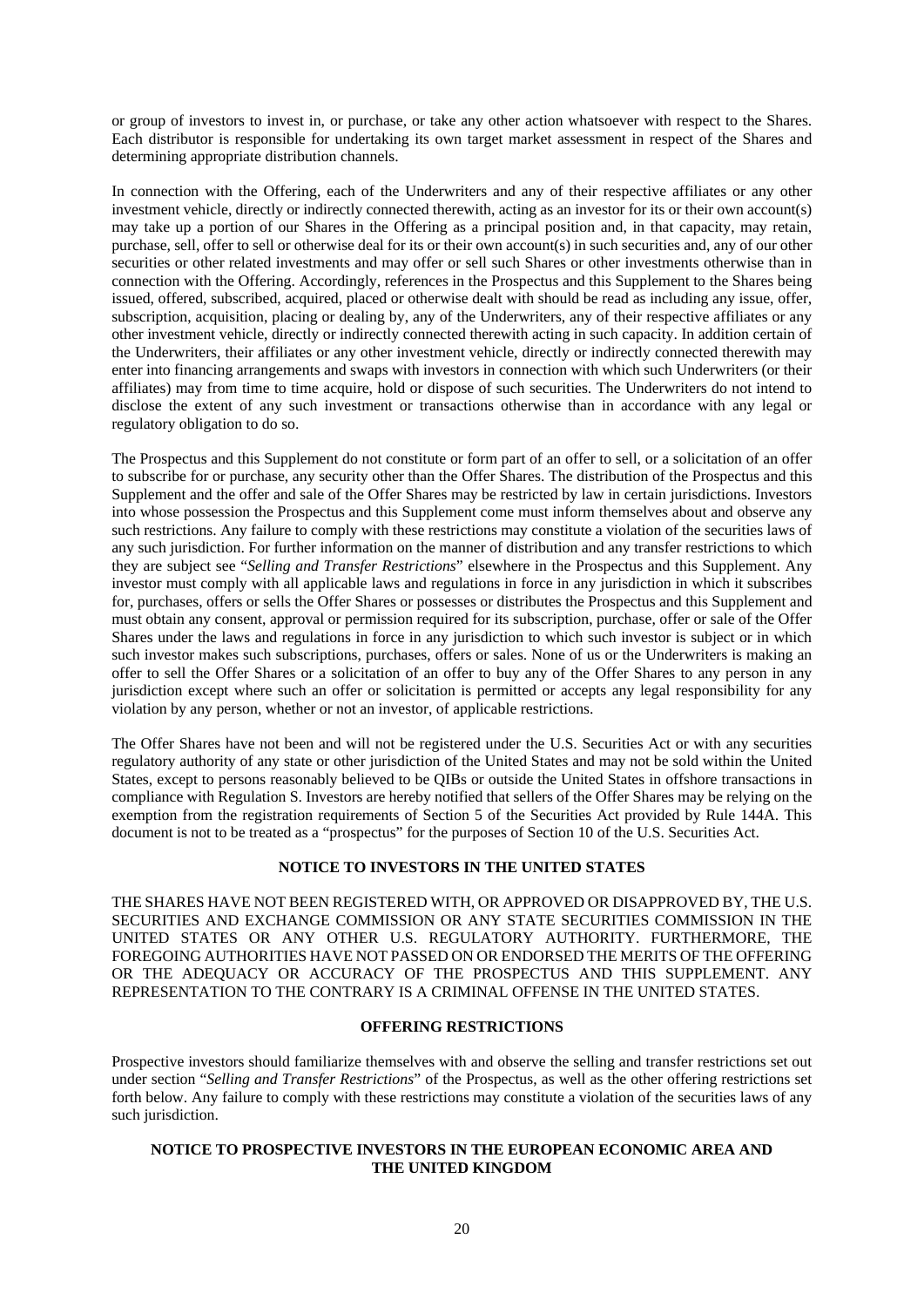The Prospectus and this Supplement and the Offering are only addressed to and directed at persons in member states of the EEA who are "qualified investors" within the meaning of Article 2(e) of the Prospectus Regulation ("**Qualified Investors**"). In addition, in the United Kingdom, the Prospectus and this Supplement is being distributed only to, and is directed only at, qualified investors within the meaning of Prospectus Regulation (EU) 2017/1129 as it forms part of UK domestic law by virtue of the European Union (Withdrawal) Act 2018 (the "**UK Prospectus Regulation**") who are also persons (i) who have professional experience in matters relating to investments falling within Article 19(5) of the Financial Services and Markets Act 2000 (Financial Promotion) Order 2005, as amended (the "**Order**"); (ii) who fall within Article 49(2)(a) to (d) of the Order; (iii) who are outside the United Kingdom; or (iv) other persons to whom it may otherwise lawfully be communicated (all such persons together being referred to as "**relevant persons**"). The Prospectus and this Supplement must not be acted on or relied on (i) in the United Kingdom, by persons who are not relevant persons; and (ii) in any member state of the EEA, by persons who are not Qualified Investors. The Offer Shares are only available to, and any investment or investment activity to which the Prospectus and this Supplement relates is available only to (i) in the United Kingdom, relevant persons; and (ii) in any member state of the EEA, Qualified Investors, and will be engaged in only with such persons.

In relation to each EEA Member State, with effect from and including the date on which the Prospectus Regulation entered into force, the Prospectus and this Supplement has been prepared on the basis that all offers of the Offer Shares in the Offering will be made pursuant to an exemption under the Prospectus Regulation, from the requirement to produce a prospectus or a supplement to the prospectus for offers of Offer Shares. Accordingly, any person making or intending to make any offer within the EEA of Offer Shares which are the subject of the Offering contemplated herein should only do so in circumstances in which no obligation arises for either us, the Underwriters or any other person to produce a prospectus for such offer. None of us, any member of the Group nor the Underwriters have authorized or do authorize the making of any offer of Offer Shares through any financial intermediary, other than offers made by the Underwriters which constitute the final placement of Offer Shares contemplated herein.

For the purposes of this notice to investors, the expression an "offer of Offer Shares" in relation to the Offer Shares in any EEA Member State means the communication in any form and by any means of sufficient information on the terms of the Offering and the Offer Shares to be offered so as to enable an investor to decide to purchase the Offer Shares, as envisaged in the Prospectus Regulation.

Each person in a Member State of the EEA where the Prospectus Regulation is directly applicable (each, a "**Relevant Member State**") who receives any communication in respect of, or who acquires any Offer Shares to whom any offer is made under the Offering, will be deemed to have represented, acknowledged and agreed that it is a Qualified Investor; and in the case of any Offer Shares acquired by it as a financial intermediary as that term is used in Article 1(4) of the Prospectus Regulation, such financial intermediary will also be deemed to have represented, acknowledged and agreed that the Offer Shares acquired by it in the Offering have not been acquired on a non-discretionary basis on behalf of, nor have they been acquired with a view to their offer or resale to, (i) persons in any Relevant Member State other than Qualified Investors or in circumstances in which the prior consent of the Underwriters has been given to the offer or resale; or (ii) where Offer Shares have been acquired by it on behalf of persons in any Relevant Member State other than Qualified Investors, the offer of those Offer Shares to it is not treated under the Prospectus Regulation as having been made to such persons. We, the Underwriters and their affiliates, and others will rely (and we acknowledge that the Underwriters and their affiliates and others will rely) upon the truth and accuracy of the foregoing representations, acknowledgements and agreements. Recipients must not distribute, publish, reproduce or disclose the Prospectus and this Supplement (in whole or in part) to any other person.

No Shares have been offered or will be offered pursuant to the Offering to the public in the United Kingdom prior to the publication of a prospectus in relation to the Shares which has been approved by the Financial Conduct Authority, except that the Shares may be offered to the public in the United Kingdom at any time (a) to any legal entity which is a qualified investor as defined under Article 2 of the UK Prospectus Regulation; (b) to fewer than 150 natural or legal persons (other than qualified investors as defined under Article 2 of the UK Prospectus Regulation), subject to obtaining the prior consent of the Underwriters for any such offer; or (c) in any other circumstances falling within Section 86 of the FSMA, provided that no such offer of the Shares shall require us, any member of the Group or any Underwriter to publish a prospectus pursuant to Section 85 of the FSMA or supplement a prospectus pursuant to Article 23 of the UK Prospectus Regulation. For the purposes of this provision, the expression an "offer to the public" in relation to the Shares in the United Kingdom means the communication in any form and by any means of sufficient information on the terms of the offer and any Shares